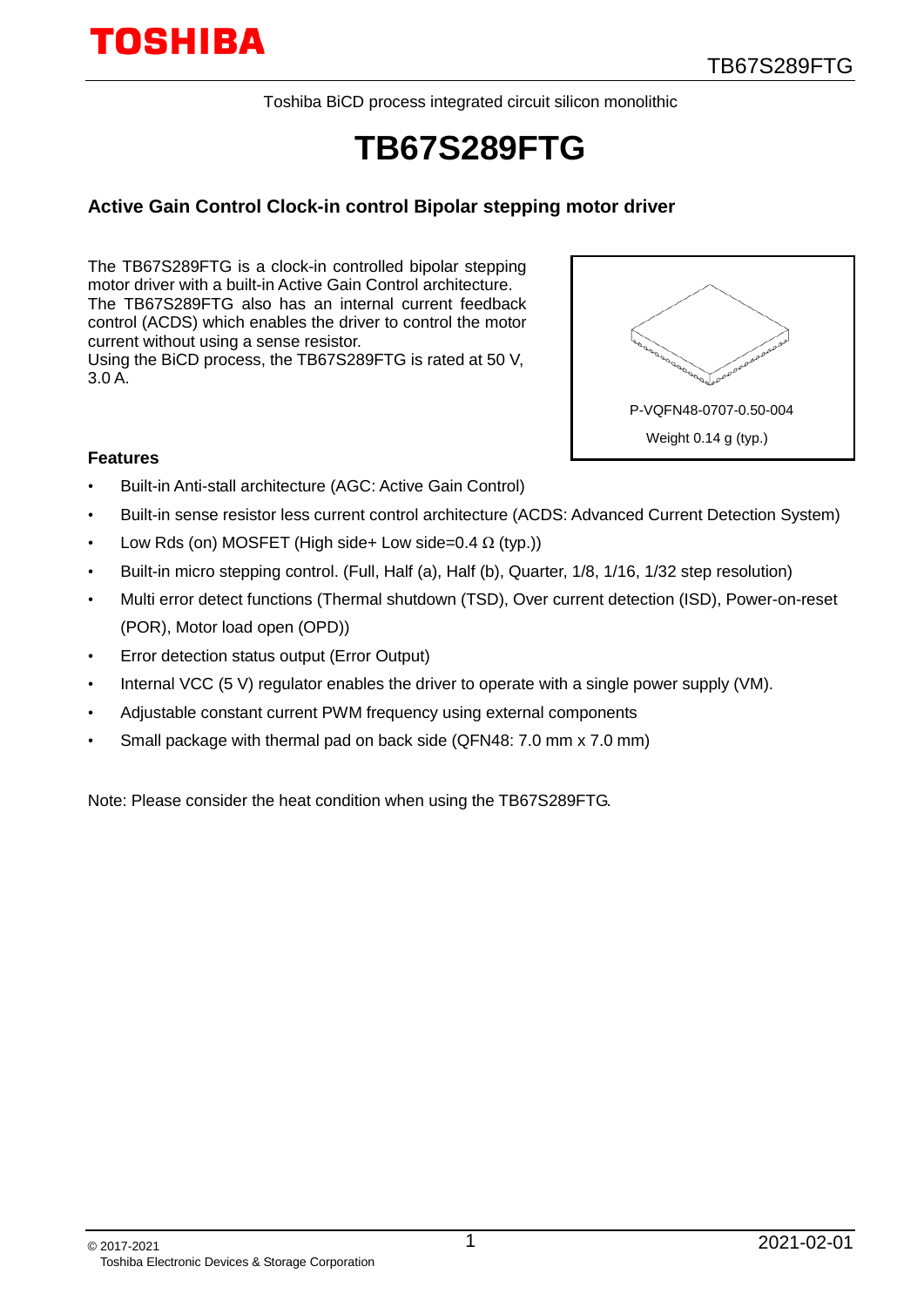## **Pin assignment**



Note: Please solder the corner pad and the rear thermal pad of the QFN package, to the GND pattern of the PCB.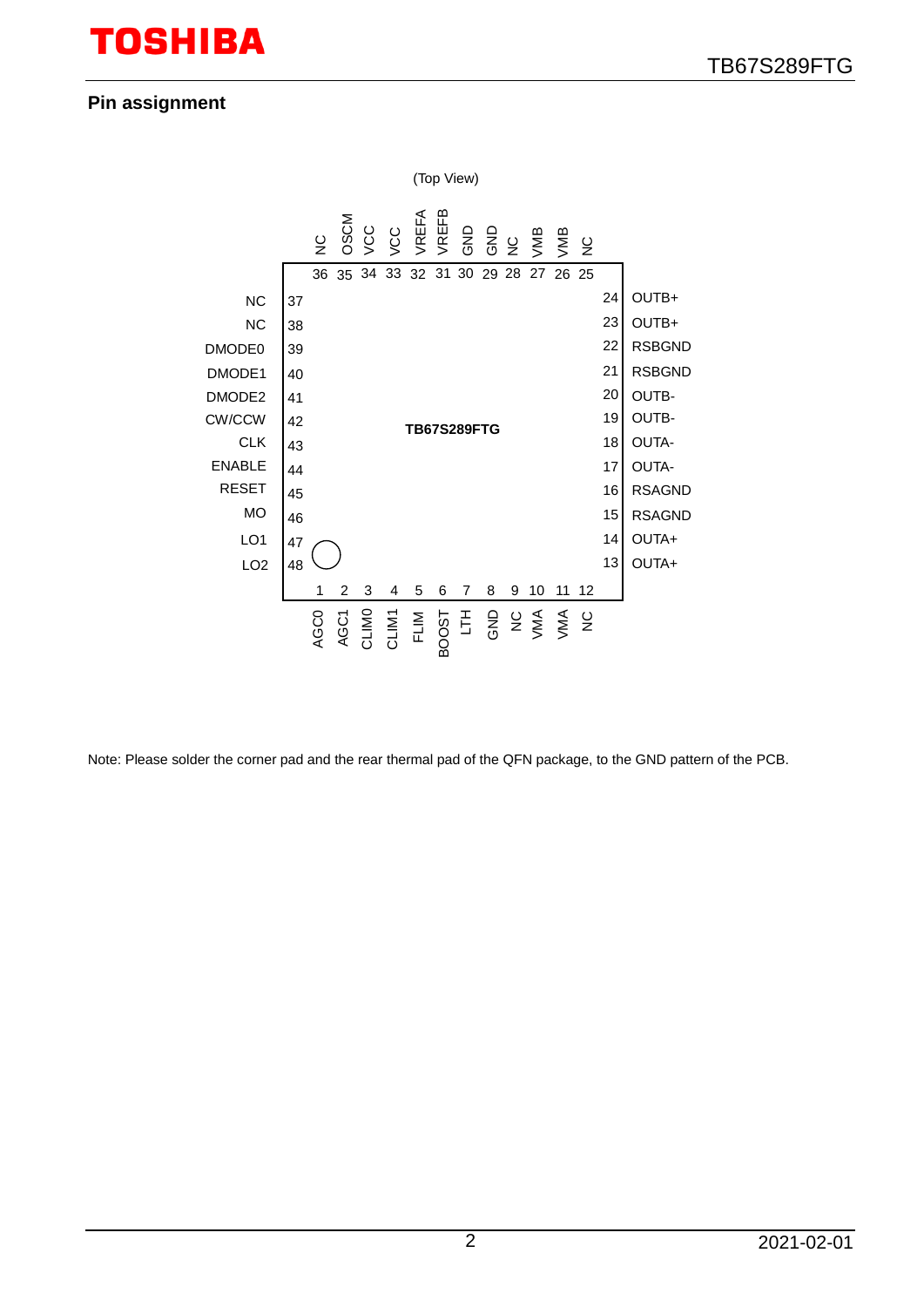#### **Pin description**

| Pin No         | Pin name        | Pin function                                          |
|----------------|-----------------|-------------------------------------------------------|
| 1              | AGC0            | Active Gain Control setup pin No.0                    |
| $\overline{c}$ | AGC1            | Active Gain Control setup pin No.1                    |
| 3              | <b>CLIMO</b>    | AGC current limiter setup pin No.0                    |
| $\overline{4}$ | CLIM1           | AGC current limiter setup pin No.1                    |
| 5              | <b>FLIM</b>     | AGC frequency limiter setup pin                       |
| 6              | <b>BOOST</b>    | AGC current boost setup pin                           |
| 7              | <b>LTH</b>      | AGC threshold setup pin                               |
| 8              | <b>GND</b>      | Ground pin                                            |
| 9              | NC              | Non connection                                        |
| 10             | VMA             | Motor power supply input pin                          |
| 11             | <b>VMA</b>      | Motor power supply input pin                          |
| 12             | <b>NC</b>       | Non connection                                        |
| 13             | OUTA+           | Ach motor output (+) pin                              |
| 14             | OUTA+           | Ach motor output (+) pin                              |
| 15             | <b>RSAGND</b>   | Ach motor power ground pin                            |
| 16             | <b>RSAGND</b>   | Ach motor power ground pin                            |
| 17             | OUTA-           | Ach motor output (-) pin                              |
| 18             | OUTA-           | Ach motor output (-) pin                              |
| 19             | <b>OUTB-</b>    | Bch motor output (-) pin                              |
| 20             | OUTB-           | Bch motor output (-) pin                              |
| 21             | <b>RSBGND</b>   | Bch motor power ground pin                            |
| 22             | <b>RSBGND</b>   | Bch motor power ground pin                            |
| 23             | OUTB+           | Bch motor output (+) pin                              |
| 24             | OUTB+           | Bch motor output (+) pin                              |
| 25             | <b>NC</b>       | Non connection                                        |
| 26             | <b>VMB</b>      | Motor power supply input pin                          |
| 27             | <b>VMB</b>      | Motor power supply input pin                          |
| 28             | <b>NC</b>       | Non connection                                        |
| 29             | <b>GND</b>      | Ground pin                                            |
| 30             | GND             | Ground pin                                            |
| 31             | <b>VREFB</b>    | Bch current threshold reference pin                   |
| 32             | <b>VREFA</b>    | Ach current threshold reference pin                   |
| 33             | <b>VCC</b>      | Internal regulator voltage monitor pin                |
| 34             | <b>VCC</b>      | Internal regulator voltage monitor pin                |
| 35             | <b>OSCM</b>     | Internal oscillator frequency monitor and setting pin |
| 36             | <b>NC</b>       | Non connection                                        |
| 37             | <b>NC</b>       | Non connection                                        |
| 38             | <b>NC</b>       | Non connection                                        |
| 39             | DMODE0          | Step resolution setting pin No.0                      |
| 40             | DMODE1          | Step resolution setting pin No.1                      |
| 41             | DMODE2          | Step resolution setting pin No.2                      |
| 42             | CW/CCW          | Current direction setup pin                           |
| 43             | <b>CLK</b>      | Step clock input pin                                  |
| 44             | <b>ENABLE</b>   | Motor output ON/OFF pin                               |
| 45             | <b>RESET</b>    | Electrical angle initialize pin                       |
| 46             | <b>MO</b>       | Electrical angle monitor pin                          |
| 47             | LO <sub>1</sub> | Error flag output pin No.1                            |
| 48             | LO <sub>2</sub> | Error flag output pin No.2                            |

Note: Please leave the NC pins open and do not connect any PCB pattern.

Note: For pins with the same pin name; connect the pins together at the nearest point of the driver.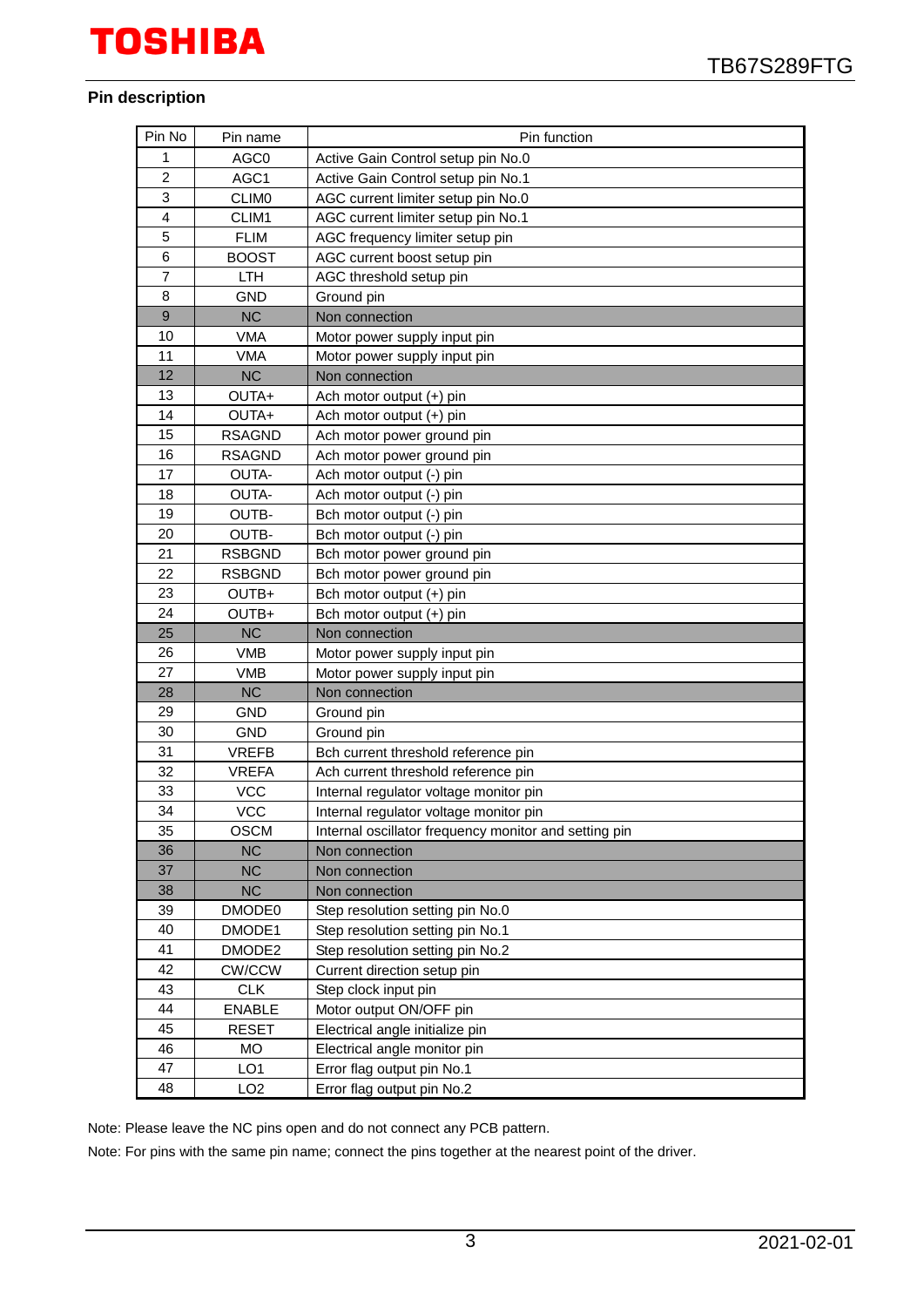#### **Block diagram**



Some of the functional blocks, circuits, or constants in the block diagram may be omitted or simplified for explanatory purpose.

Note: All the grounding wires of the TB67S289FTG should run on the solder mask on the PCB and be externally terminated at only one point. Also, a grounding method should be considered for efficient heat dissipation.

Careful attention should be paid to the layout of the output, VM and GND traces, to avoid short circuits across output pins or to the power supply or ground. If such a short circuit occurs, the device may be permanently damaged.

Also, the utmost care should be taken for pattern designing and implementation of the device since it has power supply pins (VM, RS line, OUT line, and GND) through which a particularly large current may run. If these pins are wired incorrectly, an operation error may occur or the device may be destroyed.

The logic input pins must also be wired correctly. Otherwise, the device may be damaged owing to a current running through the IC that is larger than the specified current. Careful attention should be paid to design patterns and mountings.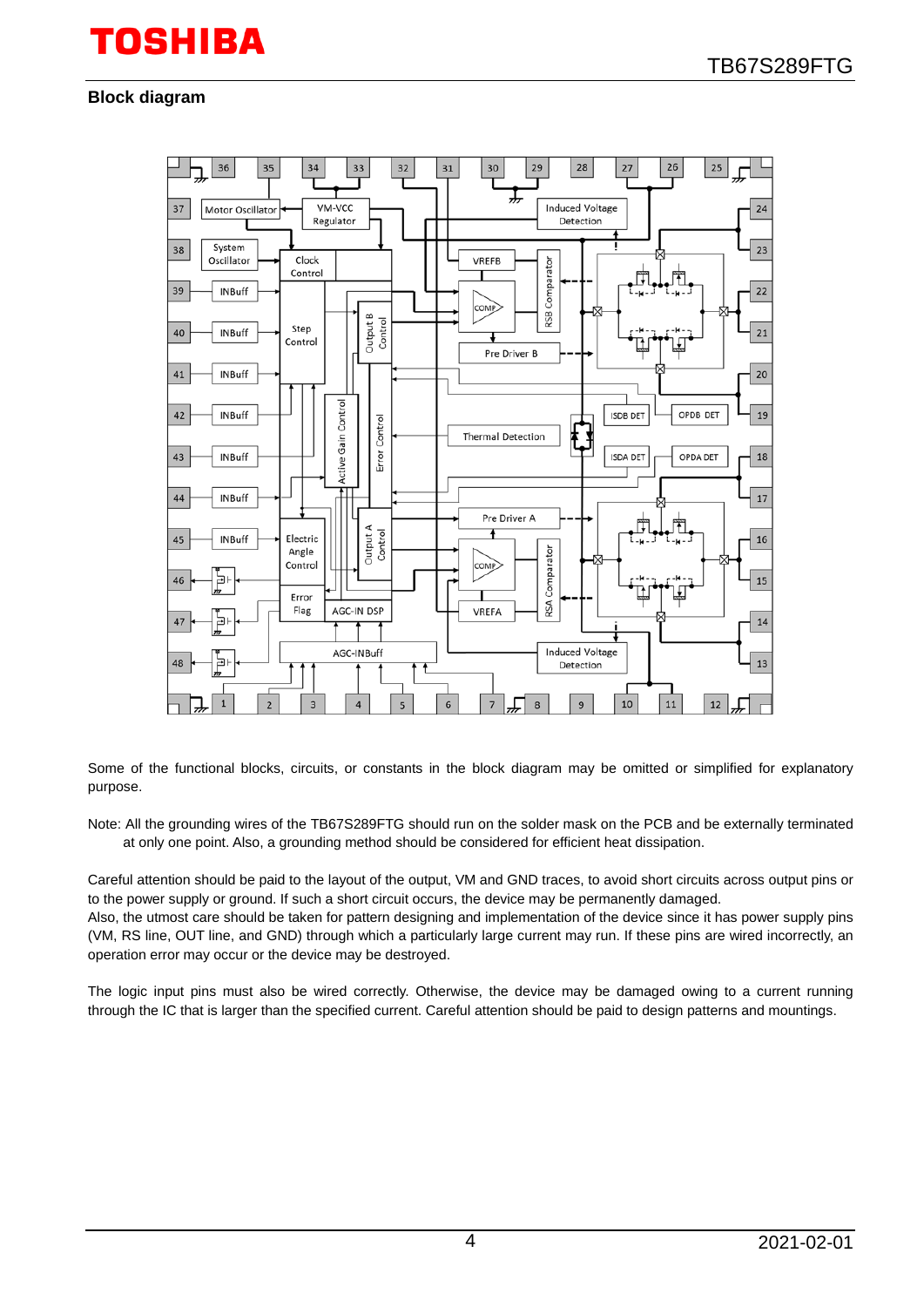

## **Input-Output equivalent circuit**

|                                                                                                                     | Input-Output equivalent circuit                                                                                                                 |                                                                                                   |
|---------------------------------------------------------------------------------------------------------------------|-------------------------------------------------------------------------------------------------------------------------------------------------|---------------------------------------------------------------------------------------------------|
| Pin name                                                                                                            | Input-Output signal                                                                                                                             | Input-Output equivalent circuit                                                                   |
| DMODE0<br>DMODE1<br>DMODE2<br><b>CLK</b><br><b>ENABLE</b><br><b>RESET</b><br>CW/CCW<br>AGC0<br>AGC1<br><b>CLIMO</b> | Logic input pin voltage<br>GND $\leq$ VIN1 (L) $\leq$ 0.8 V<br>2.0 V ≤ VIN1 (H) ≤ 5.5 V                                                         | Logic input pin<br>1 k $\Omega$<br>П<br>$\sum$ 100 kΩ<br>$\boldsymbol{\pi}$<br>GND                |
| CLIM1<br><b>FLIM</b><br><b>BOOST</b>                                                                                | Multi state input pin voltage<br>VCC, GND, VCC-100 kΩ pull-up, or<br>GND-100 kΩ pull-down<br>(Resistance accuracy should be within<br>$±20$ %.) | VCC<br>0<br>100 k $\Omega$<br>1 k $\Omega$<br>Logic input pin<br>100 k $\Omega$<br>$\overline{r}$ |
| LTH                                                                                                                 | 100 kΩ pull-down<br>(Resistance accuracy should be within<br>$±20$ %.)                                                                          | $\overline{t}$<br>$500\ \Omega$<br>$\Box$ LTH<br>$500~\Omega$<br>M                                |
| LO <sub>1</sub><br>LO <sub>2</sub><br><b>MO</b>                                                                     | Logic output pin<br>$0 V \leq$ VOUT (L) $\leq$ 0.5 V<br>4.75 V ≤ VOUT (H) ≤ 5.25 V                                                              | (10 k $\Omega$ to 100 k $\Omega$ ) VCC<br>Logic output pin $\square$<br>M                         |
| <b>OSCM</b>                                                                                                         | OSCM frequency range<br>$0.64$ MHz $\leq$ fOSCM $\leq$ 2.4 MHz                                                                                  | $VCC$ $\square$<br>1 k $\Omega$<br>OSCM<br>$\Box$<br>$\sum$ 500 $\Omega$<br>$\frac{1}{M}$         |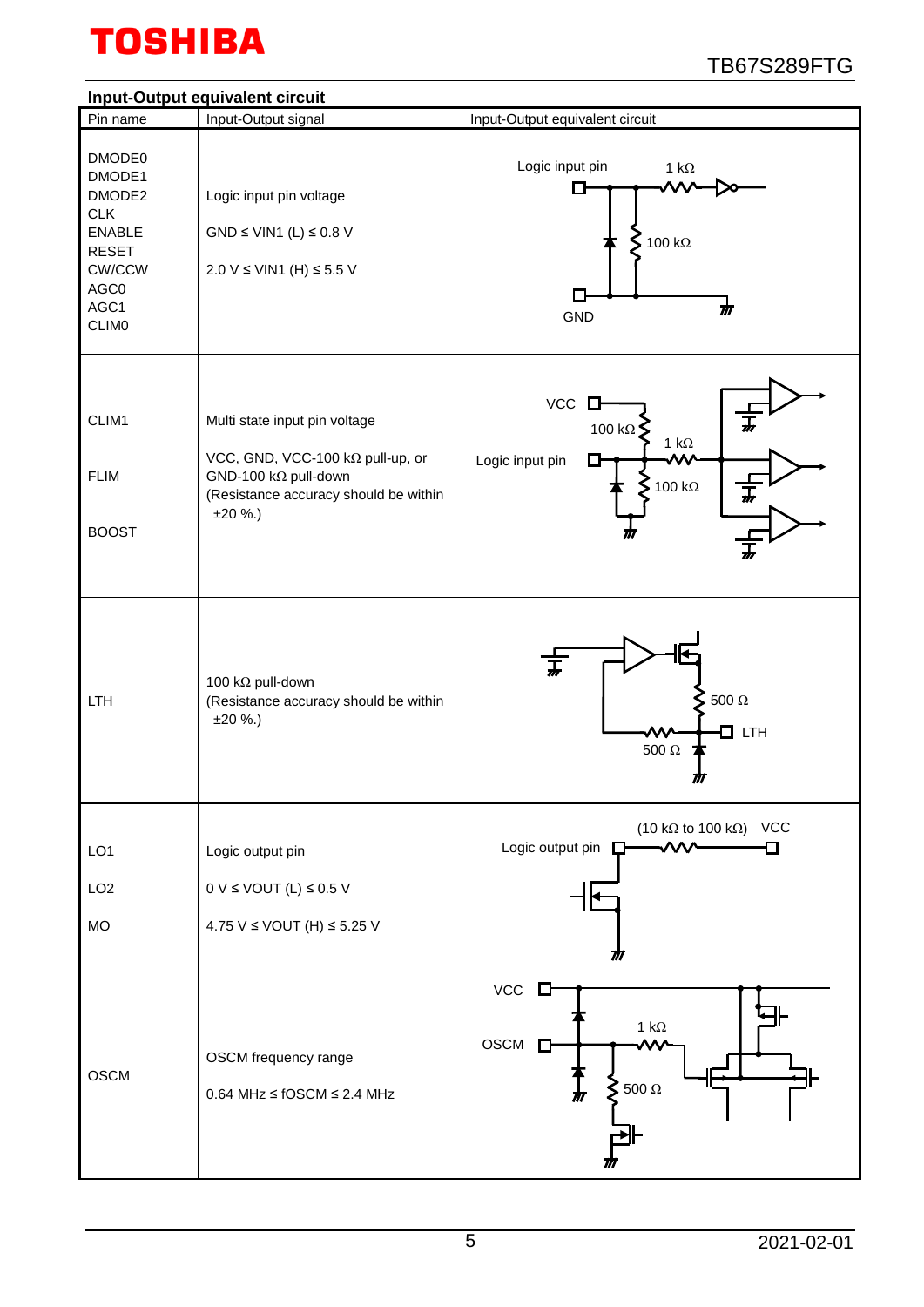| Pin name                   | Input-Output signal                                    | Input-Output equivalent circuit                                            |
|----------------------------|--------------------------------------------------------|----------------------------------------------------------------------------|
| <b>VCC</b><br><b>VREFA</b> | VCC voltage range<br>4.75 V $\leq$ VCC $\leq$ 5.25 V   | $VCC$ $\Box$<br>1 $\mathsf{k}\Omega$<br>VREFA <sup>D</sup><br>TII<br>M     |
| <b>VREFB</b>               | VREF input voltage range<br>$GND \leq VREF \leq 3.6 V$ | $VCC$ $\square$<br>1 $\mathsf{k}\Omega$<br>VREFB <sub>L</sub><br>mτ<br>TTT |
| <b>VMA</b>                 |                                                        | $T_{VMA}$                                                                  |
| <b>VMB</b>                 |                                                        |                                                                            |
| OUT A+                     | VM operation voltage range<br>$10 V \le VM \le 47 V$   | OUTA-<br>OUTA+<br>$\Box$<br>D.                                             |
| OUT A-                     |                                                        | VMB                                                                        |
| $OUTB+$                    | Output pin voltage range<br>$10 V \le VM \le 47 V$     | <b>RSAGND</b><br>◘                                                         |
| OUT B-                     |                                                        | OUTB+<br>OUTB-<br>$\Box$                                                   |
| <b>RSAGND</b>              |                                                        |                                                                            |
| <b>RSBGND</b>              |                                                        | <b>RSBGND</b><br>a ka                                                      |

Note: The equivalent circuit diagrams may be simplified or omitted for explanatory purposes.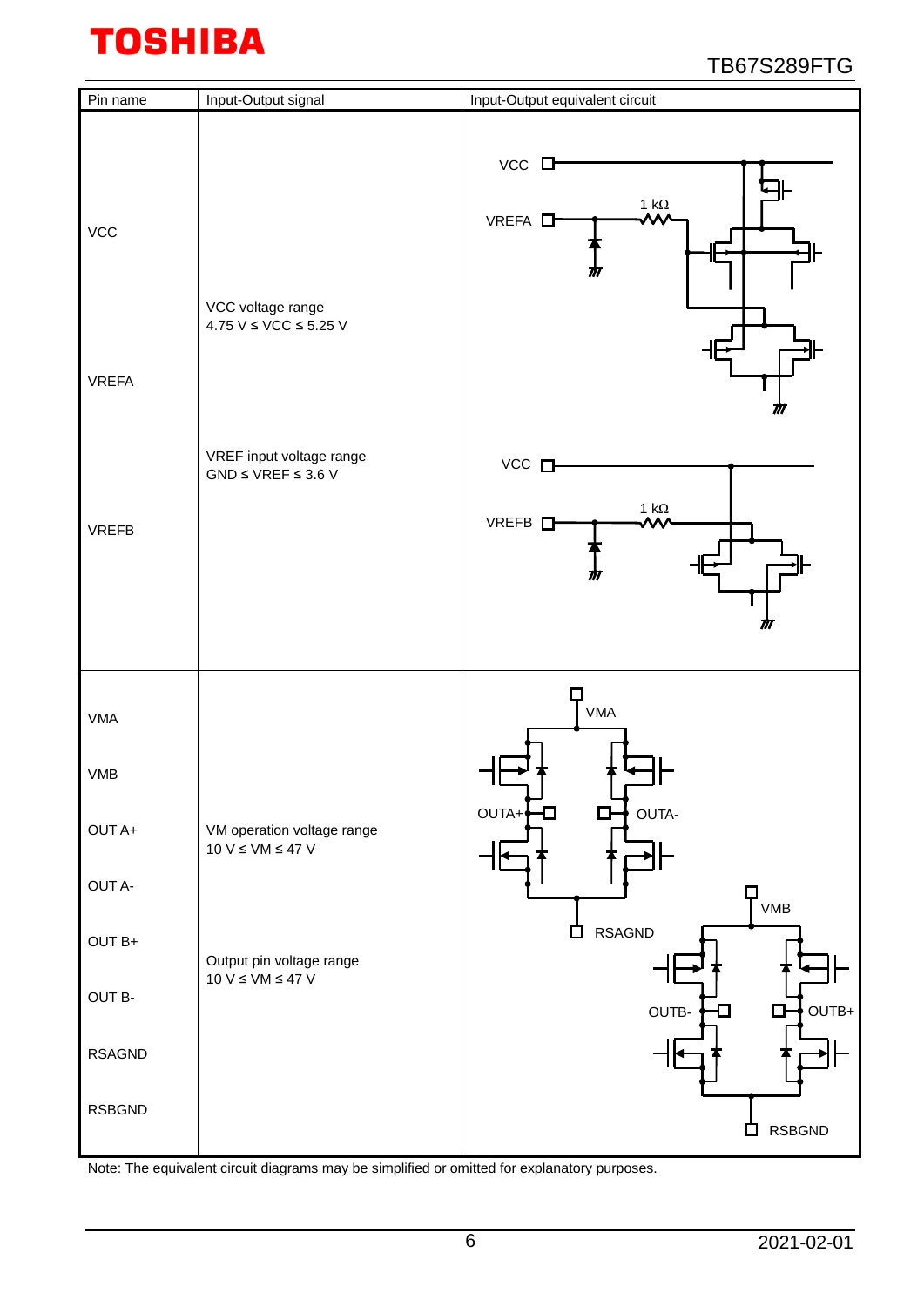## **♦Basic function of stepping motor control**

### **1. CLK function**

Each up-edge of the CLK signal shifts the current step and electrical angle of the motor. Note: Analog filter of 200 ns (±20 %) is adopted to CLK pin in the IC

| CLK | <b>Function</b>                                                |
|-----|----------------------------------------------------------------|
|     | Shifts the electrical angle and current step per each up-edge. |
|     | - (no change, maintain former state)                           |

### **2. ENABLE function**

The ENABLE pin controls the ON and OFF of the stepping motor outputs. Motor operation is started by switching ON and stopped by switching OFF. (In the state of OFF, all of the output MOSFET are turned off and become high impedance state (Hi-Z).) It is recommended to set the ENABLE pin to Low during VM power-on and power-off sequence to avoid any motor operation when VM voltage is below the operation range. And so, switching the ENABLE pin to High after VM voltage is stabilized as the actually used voltage is recommended.

| <b>ENABLE</b> | <b>Function</b>                      |  |  |  |
|---------------|--------------------------------------|--|--|--|
| High          | Motor outputs: ON (Normal operation) |  |  |  |
| _ow           | Motor outputs: OFF (Hi-Z)            |  |  |  |

### **3. CW/CCW function / Output pin function (output logic at charge starting)**

The CW/CCW pin controls the rotation direction of the stepping motor. When CW/CCW is set to High, OUT (+) outputs high and OUT (-) outputs low in Charge starting. When CW/CCW is set to Low, OUT (+) outputs Low and OUT (-) outputs High in Charge starting.

| CW/CCW    | Function                                                                                       |
|-----------|------------------------------------------------------------------------------------------------|
| High (CW) | Clock-wise: The current of Ach leads the current of Bch by 90-degree phase difference.         |
| Low (CCW) | Counter clock-wise: The current of Bch leads the current of Ach by 90-degree phase difference. |

## **4. DMODE (step resolution setting) function**

The DMODE pins are used to set the step resolution for stepping motor operation. If all 3 pins (DMODE0, 1, and 2) are set to Low, the device goes into 'standby mode'. During 'standby mode', few internal circuits are fully shutdown to reduce power dissipation. If any of the 3 pins (DMODE0, 1, or 2) is set to High, the TB67S289FTG will reboot from standby mode. However, it will take 7.5 μs (typ.) to stabilize the internal circuit. Therefore, please wait for this warm-up period and input signals to boot up.

Note: Built-in digital filter of 1.25 μs (±20 %) is adopted to DMODE pins.

| DMODE <sub>0</sub> | DMODE1 | DMODE2 | <b>Function</b>                                                                          |  |  |  |
|--------------------|--------|--------|------------------------------------------------------------------------------------------|--|--|--|
| High               | High   | High   | 1/32 step resolution                                                                     |  |  |  |
| High               | High   | Low    | 1/16 step resolution                                                                     |  |  |  |
| High               | Low    | High   | 1/8 step resolution                                                                      |  |  |  |
| High               | Low    | Low    | 1/2 (b) step resolution                                                                  |  |  |  |
| Low                | High   | High   | 1/4 step resolution                                                                      |  |  |  |
| Low                | High   | Low    | 1/2 (a) step resolution                                                                  |  |  |  |
| Low                | Low    | High   | 1/1 step resolution                                                                      |  |  |  |
| Low                | Low    | Low    | Standby mode<br>(Internal oscillator circuit (OSCM) and output MOSFETs are set to 'OFF') |  |  |  |

DMODE0, 1, and 2 pins can be switched during operation. For the following step, the current of the nearest electric angle before or after switching will flow. Please refer to the application note for detailed functions.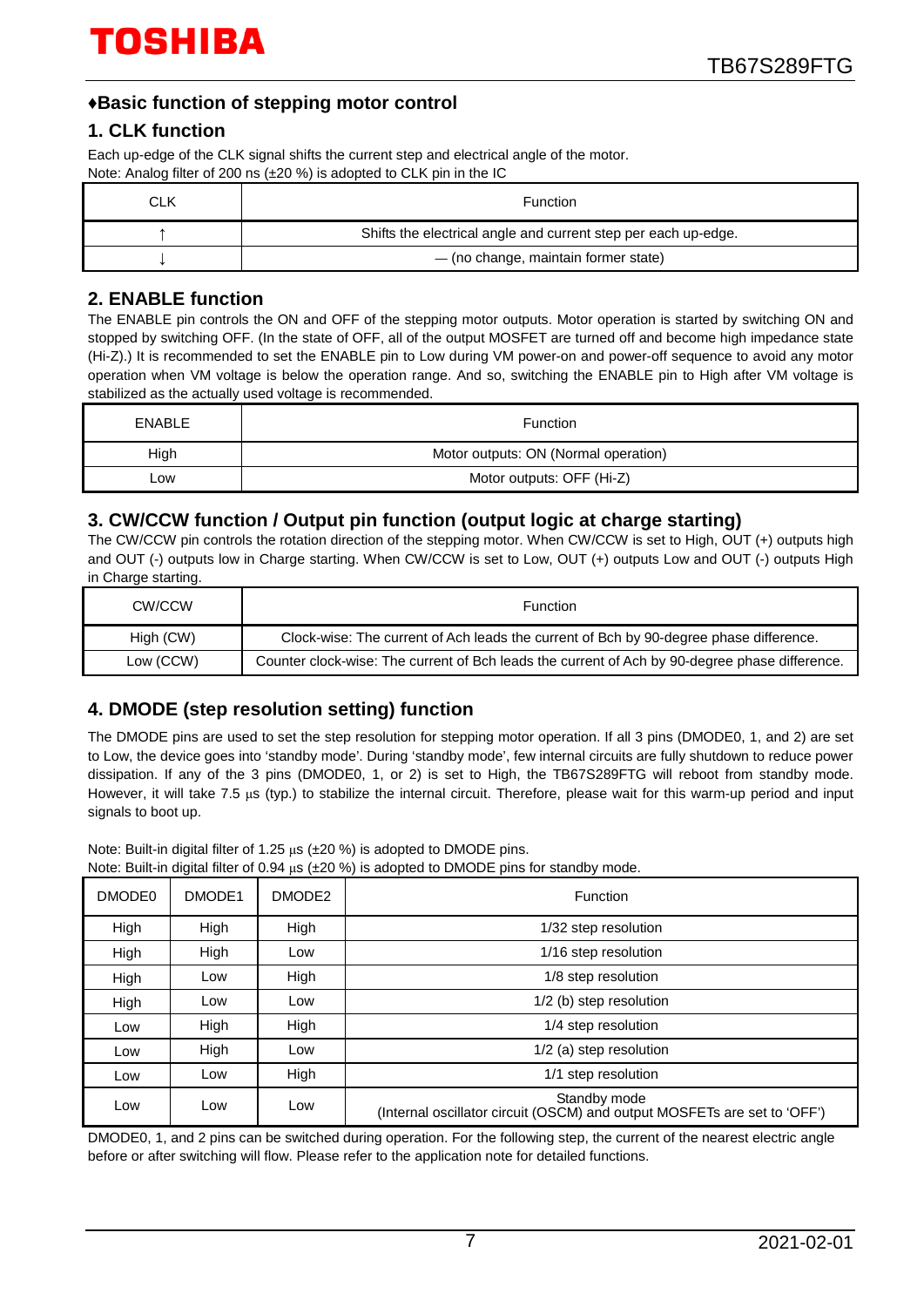## **5. RESET function**

The RESET pin initializes the internal electrical angle. Note: Built-in digital filter of 0.625 μs (±20 %) is adopted to RESET pin.

| <b>RESET</b> | Function                                  |
|--------------|-------------------------------------------|
| High         | Initializes the internal electrical angle |
| .ow          | Normal operation                          |

When the RESET pin is set to High, the current setting for each H-bridge (Ach and Bch) will be set to the value below. Also, the MO pin outputs Low level when the electrical angle corresponds to the initial value.

| Step resolution      | Ach current | <b>Bch current</b> | Electrical angle |  |
|----------------------|-------------|--------------------|------------------|--|
| 1/32 step setting    | 71 %        | 71 %               | $45^{\circ}$     |  |
| 1/16 step setting    | 71 %        | 71 %               | $45^{\circ}$     |  |
| 1/8 step setting     | 71 %        | 71 %               | $45^{\circ}$     |  |
| 1/2 (b) step setting | 71 %        | 71 %               | $45^{\circ}$     |  |
| 1/4 step setting     | 71 %        | 71 %               | $45^{\circ}$     |  |
| 1/2 (a) step setting | 100 %       | 100 %              | $45^{\circ}$     |  |
| 1/1 step setting     | 100 %       | 100 %              | $45^{\circ}$     |  |

## **6. MO (Monitor output: electrical angle monitor) function**

MO pin outputs an internal initial electrical angle as a signal. The MO is an open drain type pin; therefore to use the function properly, please pull up the MO output to VCC. (The pull-up resistor value should be set between 10 kΩ and 100 kΩ.) The pin level is high impedance (Hi-Z) during the normal operation (internal MOSFET is turned off and pin voltage is VCC). And when the internal electrical angle is equal to the initial angle, the pin level will be Low (internal MOSFET is turned ON) as shown below.

| <b>MO</b>  | Function                                        |
|------------|-------------------------------------------------|
| VCC (Hi-Z) | Electrical angle is not at the initial position |
| _ow        | Electrical angle is at the initial position     |

Note: Hi-Z: High impedance state



Note: The equivalent circuit diagrams may be simplified or some parts of them may be omitted for explanatory purposes.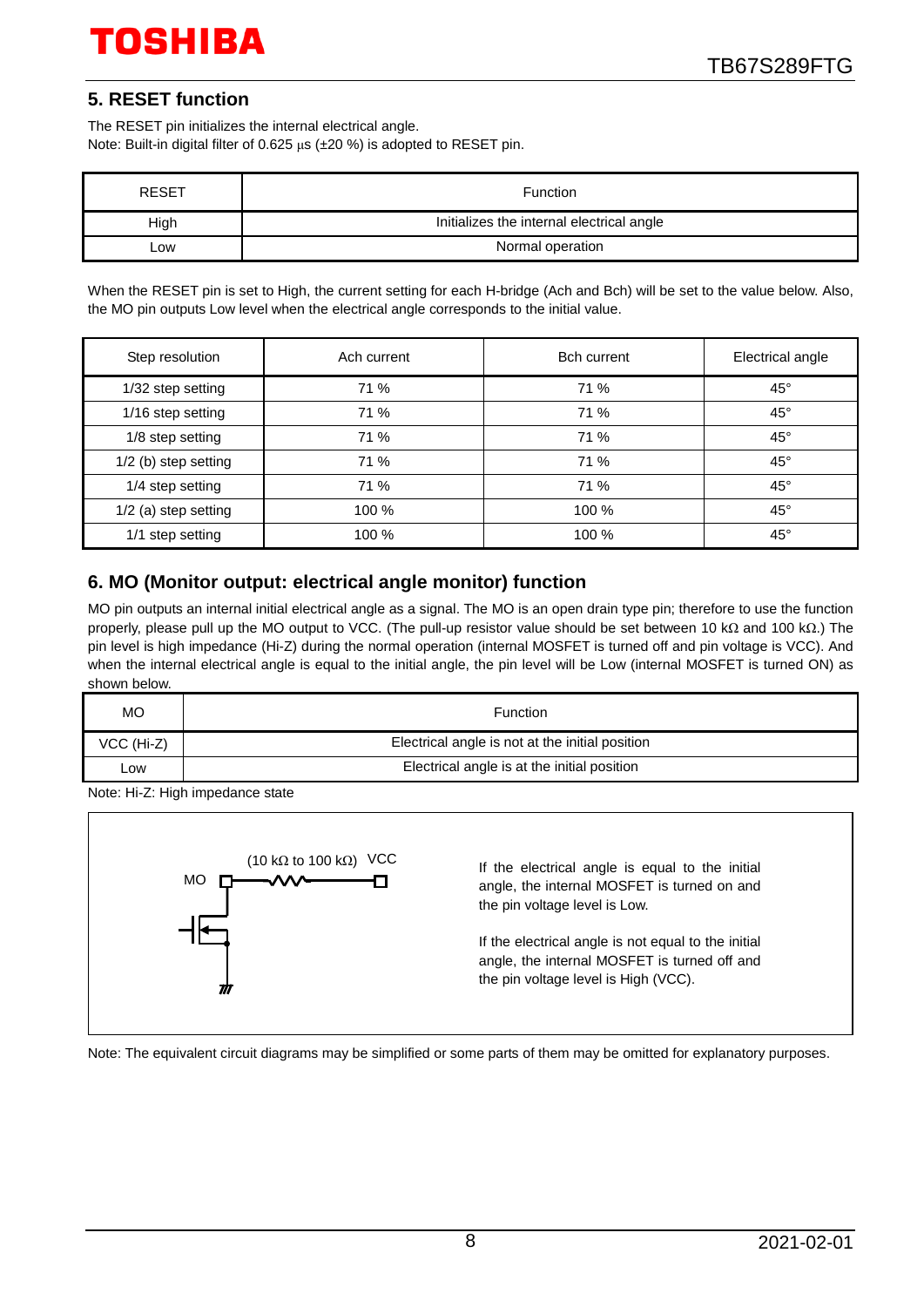

#### **Step resolution and set current (Electric angle: 0 to 180°)**

| Electrical<br>angle |                       | STEP   IOUTA(%)   IOUTB(%) |                | 1/32 step         | $1/16$ step | 1/8 step | 1/4 step     | $1/2(b)$ step | $1/2(a)$ step | 1/1 step |
|---------------------|-----------------------|----------------------------|----------------|-------------------|-------------|----------|--------------|---------------|---------------|----------|
| $0^{\circ}$         | $\mathbf{1}$          | $+100$                     | $\mathsf 0$    | v                 | v           | v        | $\checkmark$ | $\checkmark$  | v             |          |
|                     | $\sqrt{2}$            | $+100$                     | $+5$           | v                 |             |          |              |               |               |          |
|                     | 3                     | $+100$                     | $+10$          | v                 | v           |          |              |               |               |          |
|                     | $\overline{4}$        | $+99$                      | $+15$          | $\checkmark$      |             |          |              |               |               |          |
|                     | 5                     | $+98$                      | $+20$          | v                 | v           | v        |              |               |               |          |
|                     | 6                     | $+97$                      | $+25$          | v                 |             |          |              |               |               |          |
|                     | $\overline{7}$        | $+96$<br>$+94$             | $+29$          | $\checkmark$      | v           |          |              |               |               |          |
|                     | 8<br>$\boldsymbol{9}$ | $+92$                      | $+34$<br>$+38$ | v<br>v            | v           | v        | (Note2)      |               |               |          |
|                     | 10                    | $+90$                      | $+43$          | v                 |             |          |              |               |               |          |
|                     | 11                    | $+88$                      | $+47$          | v                 | v           |          |              |               |               |          |
|                     | 12                    | $+86$                      | $+52$          | v                 |             |          |              |               |               |          |
|                     | 13                    | $+83$                      | $+56$          | v                 | v           | v        |              |               |               |          |
|                     | 14                    | $+80$                      | $+60$          | v                 |             |          |              |               |               |          |
|                     | 15                    | $+77$                      | $+63$          | $\checkmark$      | v           |          |              |               |               |          |
|                     | 16                    | $+74$                      | $+67$          | v                 |             |          |              |               |               |          |
| $45^{\circ}$        | 17                    | $+71$                      | $+71$          | v                 | v           | v        | v            | v             | (Note1)       | (Note1)  |
|                     | 18                    | $+67$                      | $+74$          | $\checkmark$      |             |          |              |               |               |          |
|                     | 19                    | $+63$                      | $+77$          | v                 | v           |          |              |               |               |          |
|                     | 20                    | $+60$                      | $+80$          | v                 |             |          |              |               |               |          |
|                     | 21                    | $+56$                      | $+83$          | $\checkmark$      | v           | v        |              |               |               |          |
|                     | 22                    | $+52$                      | $+86$          | v                 |             |          |              |               |               |          |
|                     | 23                    | $+47$                      | $+88$          | v                 | v           |          |              |               |               |          |
|                     | 24                    | $+43$                      | $+90$          | v                 |             |          |              |               |               |          |
|                     | 25<br>26              | $+38$<br>$+34$             | $+92$<br>$+94$ | v<br>v            | v           | v        | (Note2)      |               |               |          |
|                     | 27                    | $+29$                      | $+96$          | v                 | v           |          |              |               |               |          |
|                     | 28                    | $+25$                      | $+97$          | v                 |             |          |              |               |               |          |
|                     | 29                    | $+20$                      | $+98$          | $\checkmark$      | v           | v        |              |               |               |          |
|                     | 30                    | $+15$                      | $+99$          | v                 |             |          |              |               |               |          |
|                     | 31                    | $+10$                      | $+100$         | v                 | v           |          |              |               |               |          |
|                     | 32                    | $+5$                       | $+100$         | $\checkmark$      |             |          |              |               |               |          |
| $90^{\circ}$        | 33                    | $\mathsf{O}\xspace$        | $+100$         | v                 | v           | v        | v            | $\checkmark$  | v             |          |
|                     | 34                    | $-5$                       | $+100$         | v                 |             |          |              |               |               |          |
|                     | 35                    | $-10$                      | $+100$         | $\checkmark$      | v           |          |              |               |               |          |
|                     | 36                    | $-15$                      | $+99$          | v                 |             |          |              |               |               |          |
|                     | 37                    | $-20$                      | $+98$          | v                 | v           | v        |              |               |               |          |
|                     | 38                    | $-25$                      | $+97$          | v                 |             |          |              |               |               |          |
|                     | 39                    | $-29$                      | $+96$          | v                 | v           |          |              |               |               |          |
|                     | 40                    | $-34$                      | $+94$          | v                 |             |          |              |               |               |          |
|                     | 41                    | $-38$                      | $+92$          | v                 | ✓           | v        | (Note2)      |               |               |          |
|                     | 42<br>43              | $-43$<br>$-47$             | $+90$<br>$+88$ | v<br>v            | v           |          |              |               |               |          |
|                     | 44                    | $-52$                      | $+86$          | $\checkmark$      |             |          |              |               |               |          |
|                     | 45                    | $-56$                      | $+83$          | v                 | v           | v        |              |               |               |          |
|                     | 46                    | $-60$                      | $+80$          | $\checkmark$      |             |          |              |               |               |          |
|                     | 47                    | $-63$                      | $+77$          | v                 | v           |          |              |               |               |          |
|                     | 48                    | $-67$                      | $+74$          | $\checkmark$      |             |          |              |               |               |          |
| $135^\circ$         | 49                    | $-71$                      | $+71$          | $\checkmark$      | v           | v        | ✓            | v             | (Note1)       | (Note1)  |
|                     | 50                    | $-74$                      | $+67$          | v                 |             |          |              |               |               |          |
|                     | 51                    | $-77$                      | $+63$          | v                 | v           |          |              |               |               |          |
|                     | 52                    | $-80$                      | $+60$          | v                 |             |          |              |               |               |          |
|                     | 53                    | $-83$                      | $+56$          | v                 | v           | v        |              |               |               |          |
|                     | 54                    | $-86$                      | $+52$          | $\checkmark$      |             |          |              |               |               |          |
|                     | 55                    | $-88$                      | $+47$          | v                 | v           |          |              |               |               |          |
|                     | 56                    | $-90$                      | $+43$          | v                 |             |          |              |               |               |          |
|                     | 57<br>58              | $-92$<br>$-94$             | $+38$          | $\checkmark$      | v           | v        | (Note2)      |               |               |          |
|                     | 59                    | $-96$                      | $+34$<br>$+29$ | v                 |             |          |              |               |               |          |
|                     | 60                    | $-97$                      | $+25$          | v<br>$\checkmark$ | v           |          |              |               |               |          |
|                     | 61                    | $-98$                      | $+20$          | v                 | v           | v        |              |               |               |          |
|                     | 62                    | $-99$                      | $+15$          | $\checkmark$      |             |          |              |               |               |          |
|                     | 63                    | $-100$                     | $+10$          | V                 | v           |          |              |               |               |          |
|                     | 64                    | $-100$                     | $+5$           | v                 |             |          |              |               |               |          |
| 180°                | 65                    | $-100$                     | 0              | v                 | v           | v        | v            | v             | v             |          |

Note1: 1/1 step and 1/2 (a) step: Set current of 71 % corresponds to 100 %. Note2: 1/4 step: Set current of 92 % corresponds to 100 %.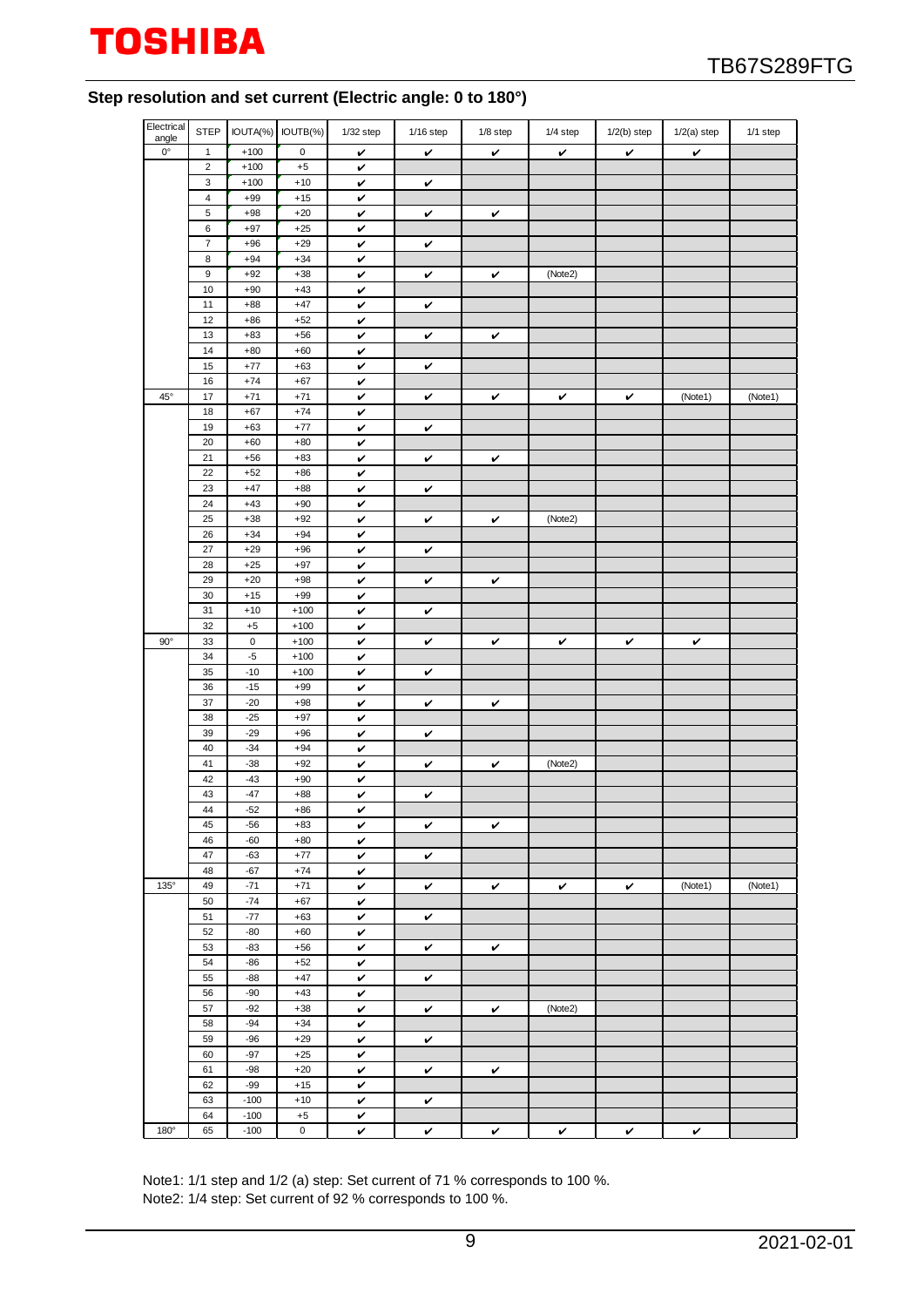### **Step resolution and set current (Electric angle: 180 to 360°)**

| Electrical<br>angle | <b>STEP</b> |                | IOUTA(%) IOUTB(%)   | $1/32$ step  | $1/16$ step  | 1/8 step     | 1/4 step              | $1/2(b)$ step | $1/2(a)$ step | 1/1 step |
|---------------------|-------------|----------------|---------------------|--------------|--------------|--------------|-----------------------|---------------|---------------|----------|
| 180°                | 65          | $-100$         | 0                   | v            | $\checkmark$ | $\checkmark$ | v                     | v             | v             |          |
|                     | 66          | $-100$         | $-5$                | v            |              |              |                       |               |               |          |
|                     | 67          | $-100$         | $-10$               | v            | v            |              |                       |               |               |          |
|                     | 68          | $-99$          | $-15$               | v            |              |              |                       |               |               |          |
|                     | 69          | $-98$          | $-20$               | v            | v            | v            |                       |               |               |          |
|                     | 70          | $-97$          | $-25$               | v            |              |              |                       |               |               |          |
|                     | 71          | $-96$          | $-29$               | v            | v            |              |                       |               |               |          |
|                     | 72          | $-94$          | $-34$               | v            |              |              |                       |               |               |          |
|                     | 73          | $-92$          | $-38$               | $\checkmark$ | v            | v            | (Note2)               |               |               |          |
|                     | 74          | $-90$          | $-43$               | v            |              |              |                       |               |               |          |
|                     | 75          | $-88$          | $-47$               | v            | v            |              |                       |               |               |          |
|                     | 76          | $-86$          | $-52$               | $\checkmark$ |              |              |                       |               |               |          |
|                     | 77          | $-83$          | $-56$               | v            | v            | v            |                       |               |               |          |
|                     | 78          | $-80$          | $-60$               | v            |              |              |                       |               |               |          |
|                     | 79          | $-77$          | $-63$               | v            | v            |              |                       |               |               |          |
|                     | 80          | $-74$          | $-67$               | v            |              |              |                       |               |               |          |
| 225°                | 81          | $-71$          | $-71$               | v            | v            | v            | v                     | v             | (Note1)       | (Note1)  |
|                     | 82          | $-67$          | $-74$               | v            |              |              |                       |               |               |          |
|                     | 83          | $-63$          | $-77$               | v            | v            |              |                       |               |               |          |
|                     | 84          | $-60$          | $-80$               | $\checkmark$ |              |              |                       |               |               |          |
|                     | 85          | $-56$          | $-83$               | v            | v            | v            |                       |               |               |          |
|                     | 86          | $-52$          | $-86$               | v            |              |              |                       |               |               |          |
|                     | 87          | $-47$          | $-88$               | $\checkmark$ | v            |              |                       |               |               |          |
|                     | 88          | $-43$          | $-90$               | v            |              |              |                       |               |               |          |
|                     | 89          | $-38$          | $-92$               | v            | v            | v            | (Note2)               |               |               |          |
|                     | 90          | $-34$          | $-94$               | v            |              |              |                       |               |               |          |
|                     | 91          | $-29$<br>$-25$ | $-96$               | v            | v            |              |                       |               |               |          |
|                     | 92<br>93    | $-20$          | $-97$<br>$-98$      | v<br>v       |              |              |                       |               |               |          |
|                     | 94          | $-15$          | $-99$               | v            | v            | v            |                       |               |               |          |
|                     | 95          | $-10$          | $-100$              | v            | v            |              |                       |               |               |          |
|                     | 96          | $-5$           | $-100$              | v            |              |              |                       |               |               |          |
| 270°                | 97          | $\mathsf 0$    | $-100$              | v            | v            | v            | v                     | v             | v             |          |
|                     | 98          | $\pm 5$        | $-100$              | v            |              |              |                       |               |               |          |
|                     | 99          | $+10$          | $-100$              | v            | v            |              |                       |               |               |          |
|                     | 100         | $+15$          | $-99$               | v            |              |              |                       |               |               |          |
|                     | 101         | $+20$          | $-98$               | $\checkmark$ | v            | v            |                       |               |               |          |
|                     | 102         | $+25$          | $-97$               | v            |              |              |                       |               |               |          |
|                     | 103         | $+29$          | $-96$               | v            | v            |              |                       |               |               |          |
|                     | 104         | $+34$          | $-94$               | v            |              |              |                       |               |               |          |
|                     | 105         | $+38$          | $-92$               | v            | v            | $\checkmark$ | $\sqrt{\text{Note2}}$ |               |               |          |
|                     | 106         | $+43$          | $-90$               | v            |              |              |                       |               |               |          |
|                     | 107         | $+47$          | $-88$               | v            | v            |              |                       |               |               |          |
|                     | 108         | $+52$          | $-86$               | v            |              |              |                       |               |               |          |
|                     | 109         | $+56$          | $-83$               | v            | v            | v            |                       |               |               |          |
|                     | 110         | $+60$          | -80                 | v            |              |              |                       |               |               |          |
|                     | 111         | $+63$          | $-77$               | v            | v            |              |                       |               |               |          |
|                     | 112         | $+67$          | $-74$               | v            |              |              |                       |               |               |          |
| $315^\circ$         | 113<br>114  | $+71$<br>$+74$ | $-71$<br>$-67$      | v            | V            | v            | V                     | V             | (Note1)       | (Note1)  |
|                     | 115         | $+77$          | $-63$               | v            |              |              |                       |               |               |          |
|                     | 116         | $+80$          | $-60$               | v<br>v       | v            |              |                       |               |               |          |
|                     | 117         | $+83$          | $-56$               | v            | v            | v            |                       |               |               |          |
|                     | 118         | $+86$          | $-52$               | v            |              |              |                       |               |               |          |
|                     | 119         | $+88$          | $-47$               | v            | v            |              |                       |               |               |          |
|                     | 120         | $+90$          | $-43$               | v            |              |              |                       |               |               |          |
|                     | 121         | $+92$          | $-38$               | $\checkmark$ | v            | v            | (Note2)               |               |               |          |
|                     | 122         | $+94$          | $-34$               | v            |              |              |                       |               |               |          |
|                     | 123         | $+96$          | $-29$               | $\checkmark$ | v            |              |                       |               |               |          |
|                     | 124         | $+97$          | $-25$               | v            |              |              |                       |               |               |          |
|                     | 125         | $+98$          | $-20$               | v            | v            | v            |                       |               |               |          |
|                     | 126         | $+99$          | $-15$               | $\checkmark$ |              |              |                       |               |               |          |
|                     | 127         | $+100$         | $-10$               | v            | v            |              |                       |               |               |          |
|                     | 128         | $+100$         | $-5$                | v            |              |              |                       |               |               |          |
| $360^\circ$         | (129)       | $+100$         | $\mathsf{O}\xspace$ | $\checkmark$ | v            | v            | v                     | v             | v             |          |

Note1: 1/1 step and 1/2 (a) step: Set current of 71 % corresponds to 100 %. Note2 1/4 step: Set current of 92 % corresponds to 100 %.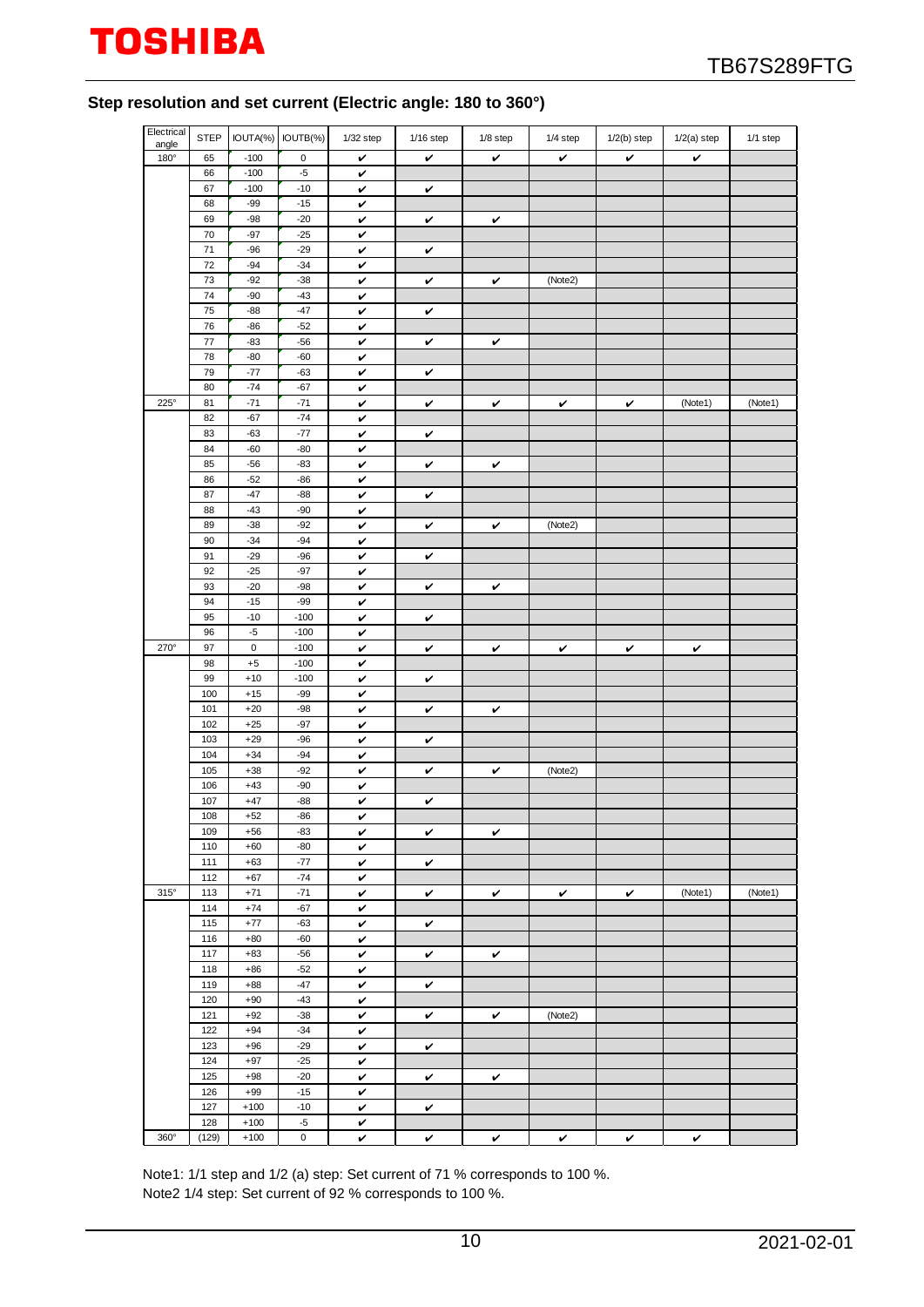## **7. LO1, LO2 (Error Output: error detect flag output) function**

The LO1 and LO2 are signals that are flagged when the error state is detected. Both pins are open drain type, therefore to use the function properly; the LO1 and LO2 pins should be pulled up to the VCC. (Set the pull-up resistor in the range of 10k to 100kΩ.) During normal operation, the pin is high-impedance (Internal MOSFET is turned off and the pin voltage is VCC). Once the error detect function (thermal shutdown (TSD), over current detection (ISD), or motor load open (OPD)) operates, the pins will output Low level (Internal MOSFET is turned ON) as follows.

Reasserting the VM power or using the standby mode to release the error detection status, the LO1 and LO2 pins will show "normal operation" status again. If function of LO1 or LO2 is not used, leave the pins open.

| LO1        | LO <sub>2</sub> | Function                         |
|------------|-----------------|----------------------------------|
| VCC (Hi-Z) | VCC (Hi-Z)      | Normal status (Normal operation) |
| VCC (Hi-Z) | Low             | Detected motor load open (OPD)   |
| Low        | VCC (Hi-Z)      | Detected over current (ISD)      |
| _ow        | LOW             | Detected over thermal (TSD)      |

Note: Hi-Z: High impedance state



Note: The equivalent circuit diagrams may be simplified or omitted for explanatory purposes.

## **8. OSCM (internal oscillator) function**

OSCM is used to set the internal oscillator frequency for constant current PWM control. The values of the resistor and the capacitor connected to this pin will set the OSCM frequency. Please connect the pull-up resistor to the VCC when PWM frequency is set by the external components. Also, to use an internal 'fixed value OSCM frequency' (not using any external components), disconnect the ROSC resistor and short the OSCM pin to the GND. Note that when using the internal 'fixed value OSCM frequency', do not input any control signal for 20 μs (typ.) after power on or standby release. (It takes 20 μs to judge the existence of the external components and switch to the 'fixed value OSCM frequency' mode.) The 'fixed value OSCM frequency' will be around 0.92 MHz, so the fchop will be around 57 kHz.



Note: The equivalent circuit diagrams may be simplified or omitted for explanatory purposes.

Note: The oscillator frequency can be adjusted by controlling the values of resistor (ROSC) and capacitor (COSC). When conforming the frequency, it is recommended to fix the capacitor to 270 pF and change the ROSC value. For details, please refer to the following descriptions.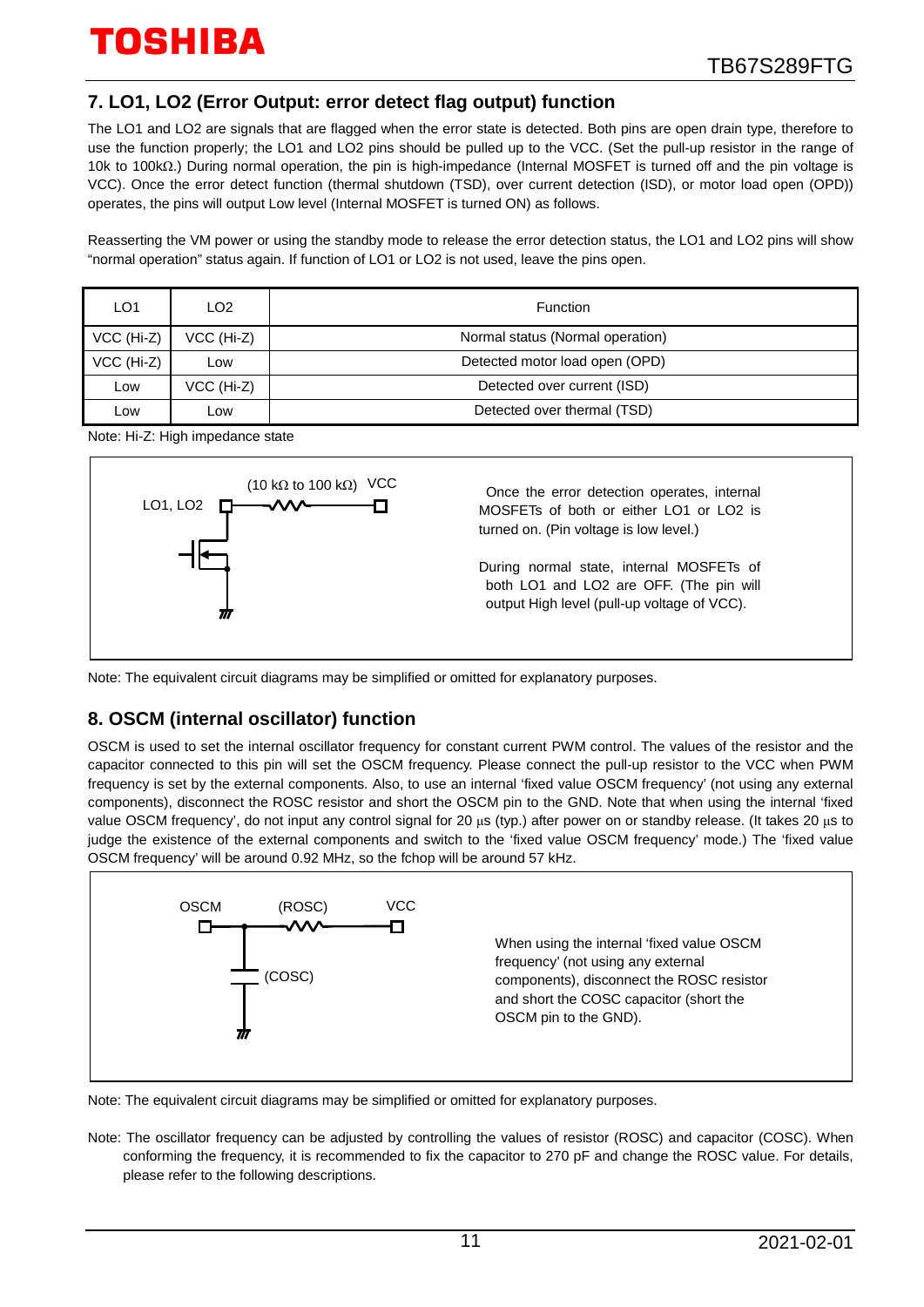## **OSCM oscillator frequency (chopping frequency) calculation**

OSCM oscillator frequency can be calculated by using the external component values (ROSC and COSC), and the formula is shown below. (COSC is fixed to 270 pF.)

#### $fOSCM = 4.0 \times ROSC$  (-0.8)

COSC and ROSC are external components to set the oscillator frequency. When adjusting the oscillator frequency with components, it is recommended to fix COSC to 270 pF and change the constant number of ROSC.

Moreover, the relation between the chopping frequency for constant current PWM (fchop) and the OSCM oscillator frequency (fOSCM) is as follows;

#### $fchop = fOSCM / 16$

For normal operation, setting the frequency in the range of 50 kHz to 70 kHz and adjusting suitably as needed is recommended

When the chopping frequency is set high, the current ripple will be smaller, which will lead to a higher reproducibility of a waveform. However, the chopping frequency per unit time is increased and so the gate loss and the switching loss of the integrated MOSFET will be larger, which will lead to an additional heat generation. On the other hand, when the chopping frequency is set low, the current ripple will be larger but the heat generation is reduced. Please set the frequency according to the usage conditions and environment.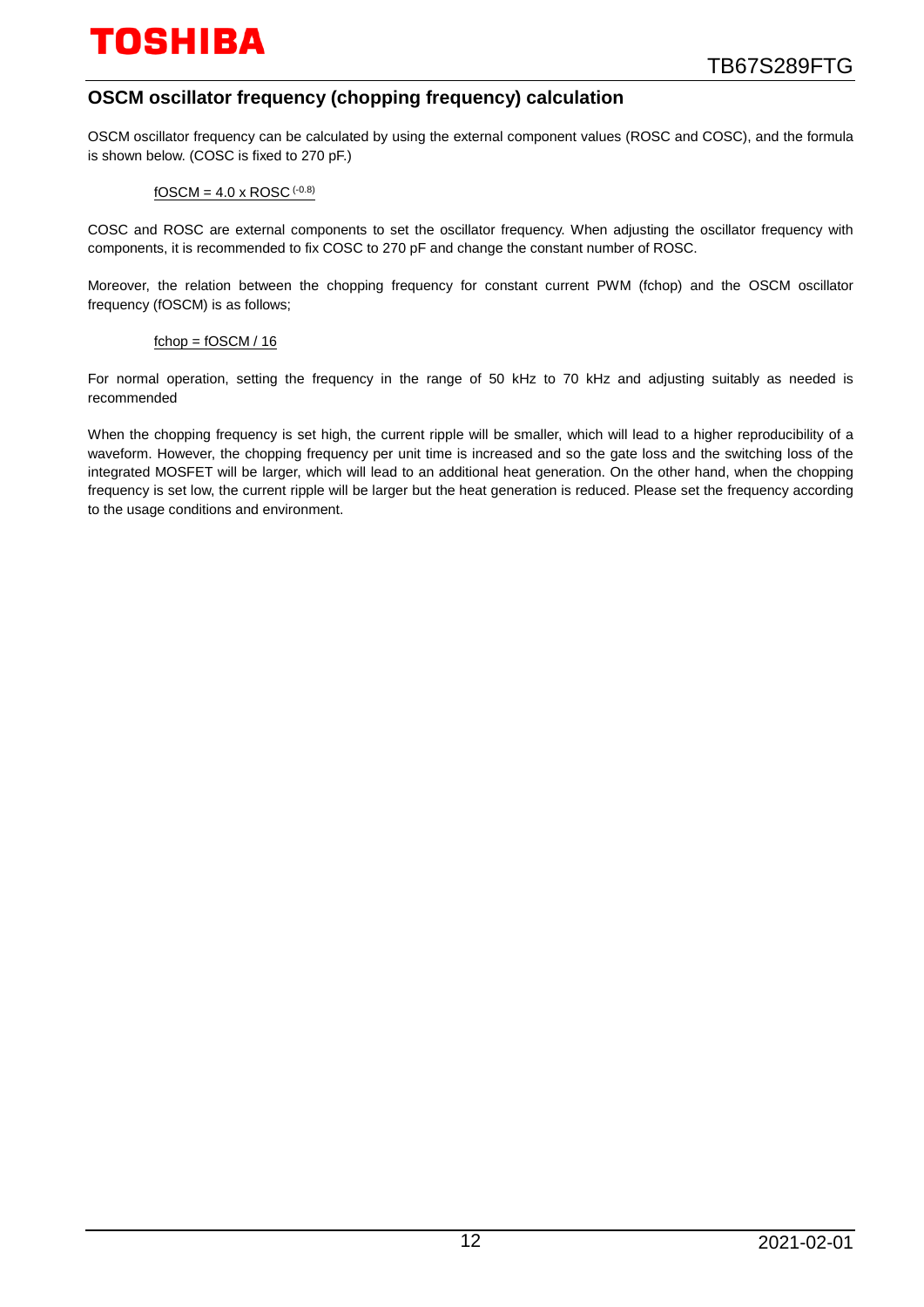### **♦Stepping motor application features (anti-stall, sense resistor less PWM)**

### **9. Active Gain Control (Anti-stall) function**

AGC0, AGC1 pins control the Active Gain Control to turn on or off. When both pins are set to High, the AGC is turned on. The PWM current threshold will be reduced in a phased manner where the upper limited current is determined by VREF. When both pins are set to Low, the AGC is turned off and the current, which is set by VREF, flows. Note: Built-in digital filter of 0.625 μs (±20%) is adopted to AGC0 and AGC1 pins.

| AGC0 | AGC1 | <b>Function</b> |
|------|------|-----------------|
| High | High | AGC: ON         |
| High | Low  | (Note1)         |
| LOW  | Low  | AGC: OFF        |

Normally, set these pins as follows; AGC0, AGC1= (High, High) or (Low, Low). Please do not switch the AGC0 pin level during operation.

Note1: Use this configuration when switching ON or OFF of AGC during operation. As for concrete usage method, refer to the application note.

## **10. CLIM (AGC bottom current limit) function**

The CLIM0 and CLIM1 pins set the bottom current limit of the AGC. When AGC is active, the PWM current threshold will be reduced in a phased manner. By using the CLIM function, the motor current will not go below the bottom limit. The CLIM0 is a 2 stated logic input, and the CLIM1 is a 4 stated logic input.

Note: Built-in digital filter of 0.625 μs (±20%) is adopted to CLIM0 and CLIM1 pins.

| <b>CLIMO</b> | CLIM1                        | Function                              |  |  |  |
|--------------|------------------------------|---------------------------------------|--|--|--|
|              | VCC short                    | AGC bottom current limit: IOUT x 80 % |  |  |  |
| High         | VCC-100 k $\Omega$ pull-up   | AGC bottom current limit: IOUT x 75 % |  |  |  |
|              | GND-100 k $\Omega$ pull-down | AGC bottom current limit: IOUT x 70 % |  |  |  |
|              | <b>GND</b> short             | AGC bottom current limit: IOUT x 65 % |  |  |  |
|              | VCC short                    | AGC bottom current limit: IOUT x 60 % |  |  |  |
| Low          | VCC-100 k $\Omega$ pull-up   | AGC bottom current limit: IOUT x 55 % |  |  |  |
|              | GND-100 k $\Omega$ pull-down | AGC bottom current limit: IOUT x 50 % |  |  |  |
|              | <b>GND short</b>             | AGC bottom current limit: IOUT x 45 % |  |  |  |

Note: Resistance accuracy should be within ±20 %.

## **11. BOOST (current boost) function**

The BOOST pin sets the current boost level when the load torque is increased. When AGC is turned on, the PWM current threshold will be reduced in a phased manner. However, once the load torque is increased, the device will then boost the PWM current threshold to prevent the motor from stalling. The BOOST pin is a 4 stated logic input pin. Note: Built-in digital filter of 0.625 μs (±20%) is adopted to BOOST pin.

|                             | $\sim$ $\sim$ $\sim$ $\sim$                                  |
|-----------------------------|--------------------------------------------------------------|
| <b>BOOST</b>                | Function                                                     |
| VCC short                   | Takes 5 steps maximum to reach 100 % current (design value)  |
| VCC-100 k $\Omega$ pull-up  | Takes 7 steps maximum to reach 100 % current (design value)  |
| $GND-100 k\Omega$ pull-down | Takes 9 steps maximum to reach 100 % current (design value)  |
| <b>GND short</b>            | Takes 11 steps maximum to reach 100 % current (design value) |

Note: Resistance accuracy should be within ±20 %.

Note: Current boost step is largest when BOOST is shorted to VCC, and smallest when shorted to the GND.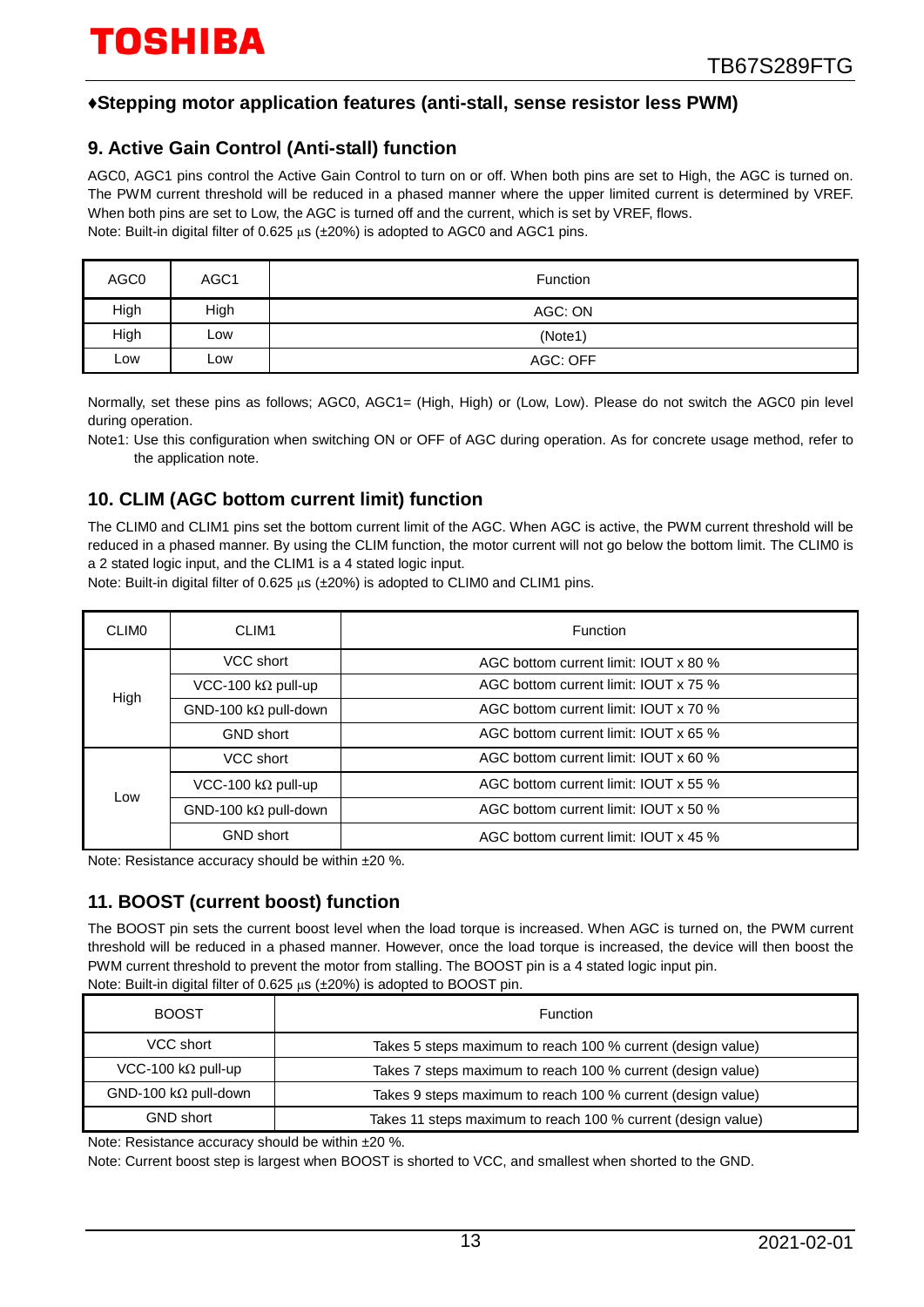## **12. FLIM (AGC Frequency limit) function**

The FLIM pin sets the bottom frequency limit for the AGC to be active. It can reduce the resonance frequency of the motor start in using AGC. The FLIM pin is a 4 stated logic input.

Note: Built-in digital filter of 0.625 μs (±20%) is adopted to FLIM pin.

| <b>FLIM</b>                 | Function                                                      |
|-----------------------------|---------------------------------------------------------------|
| VCC short                   | Frequency limit: ON, AGC is invalid when fCLK is below 675 Hz |
| VCC-100 k $\Omega$ pull-up  | Frequency limit: ON, AGC is invalid when fCLK is below 450 Hz |
| $GND-100 k\Omega$ pull-down | Frequency limit: ON, AGC is invalid when fCLK is below 225 Hz |
| <b>GND short</b>            | FLIM: OFF                                                     |

Note: Resistance accuracy should be within ±20%.

The frequency in the table above is in the case of full step resolution. Frequency limit threshold depends on the step resolution setting.

| <b>FLIM</b>                          | 1/1    | $1/2$ (a) | $1/2$ (b) | 1/4       | 1/8       | 1/16       | 1/32      |
|--------------------------------------|--------|-----------|-----------|-----------|-----------|------------|-----------|
| VCC short                            | 675 Hz | 1.35 kHz  | 1.35 kHz  | $2.7$ kHz | 5.4 kHz   | $10.8$ kHz | 21.6 kHz  |
| VCC-100 k $\Omega$ pull-up           | 450 Hz | 900 Hz    | 900 Hz    | $1.8$ kHz | $3.6$ kHz | $7.2$ kHz  | 14.4 kHz  |
| GND-100 k $\Omega$ pull-down         | 225 Hz | 450 Hz    | 450 Hz    | 900 Hz    | $1.8$ kHz | $3.6$ kHz  | $7.2$ kHz |
| <b>GND short</b><br><b>FLIM: OFF</b> |        |           |           |           |           |            |           |

Note: Resistance accuracy should be within ±20%.

## **13. LTH (AGC detection threshold) function**

The LTH pin sets the AGC detection threshold. Connect a 100 kΩ pull-down resistor to GND.

| _TH                         | Function                                           |
|-----------------------------|----------------------------------------------------|
| $GND-100 k\Omega$ pull-down | Standard configuration for AGC detection threshold |
|                             |                                                    |

Note: Resistance accuracy should be within ±20%.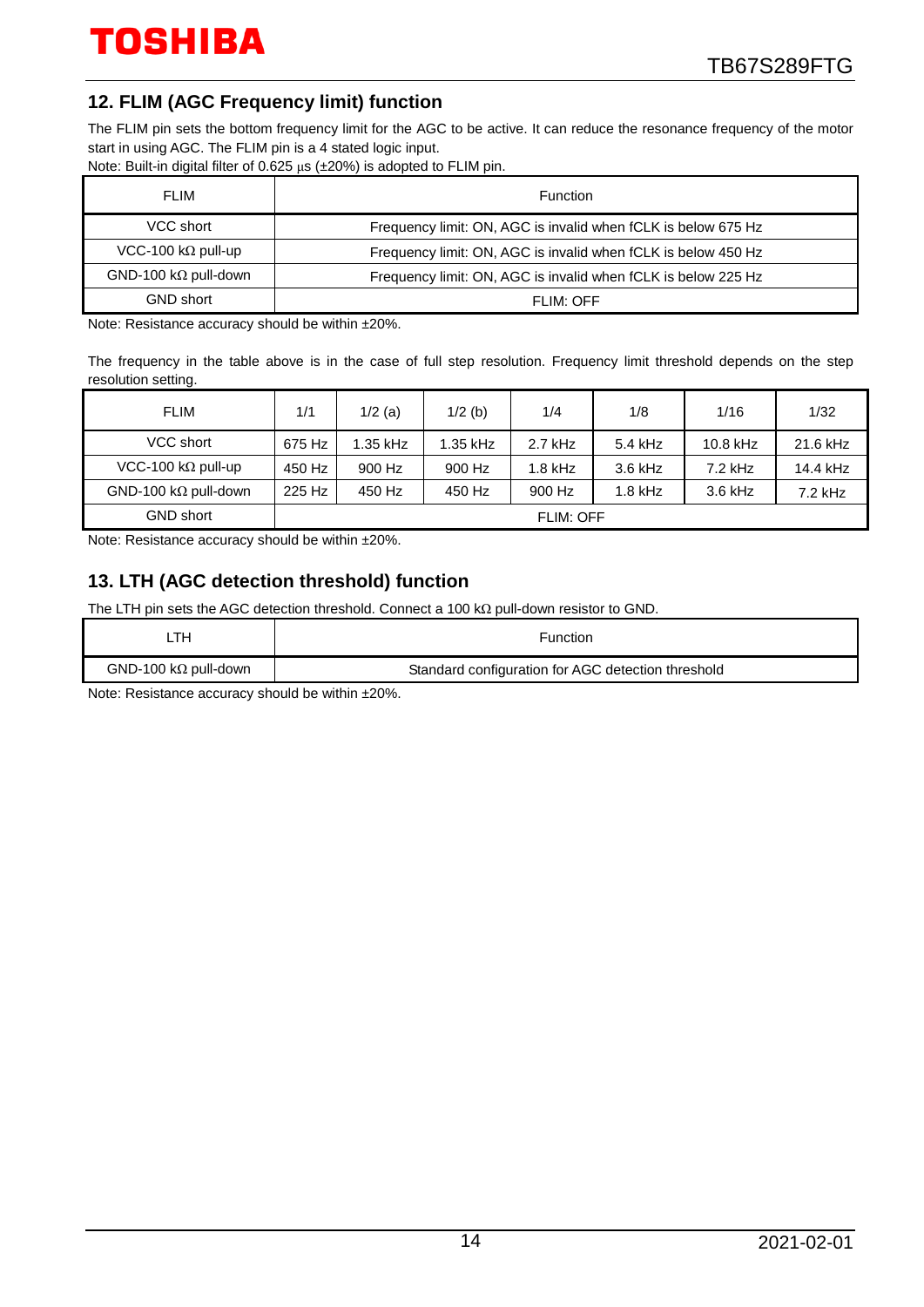## **14. ADMD + ACDS (sense-resistor less PWM) control**

## **ADMD (Advanced Dynamic Mixed Decay)**

The TB67S289FTG applied the ADMD architecture which monitors both charge and recirculating current during constant current PWM. The basic sequence of the ADMD is as shown below.



Timing charts may be simplified for explanatory purpose.

The basic constant current PWM sequence is a loop of Charge→Fast Decay→Slow Decay→Charge→・・・ to keep the peak current below the threshold. The chopping frequency (fchop) is a period of 16 counts per cycle of OSCM oscillator frequency (fOSCM). The sequence of Charge, Fast Decay, and Slow Decay is switched within this fchop cycle.

First, the motor current is charged (Charge sequence) until it reaches the constant current threshold (NFth), which is set by the VREF reference voltage. Once the motor current reaches the constant current threshold (NFth), a partial motor current recirculates back to the power supply (Fast Decay sequence). When the motor current reaches the fixed value (ADMDth) during recirculation; for the rest of the fchop cycle, the motor is controlled to naturally discharge and hold the motor current as much as possible (Slow Decay sequence).

## **Motor output MOSFET operation mode (Advanced Dynamic Mixed Decay)**



Note: Fixed value of 400 ns (design value) is prepared at the switching timing of MOSFET output to avoid any flow-through current. The equivalent circuit diagrams may be simplified or omitted for explanatory purposes.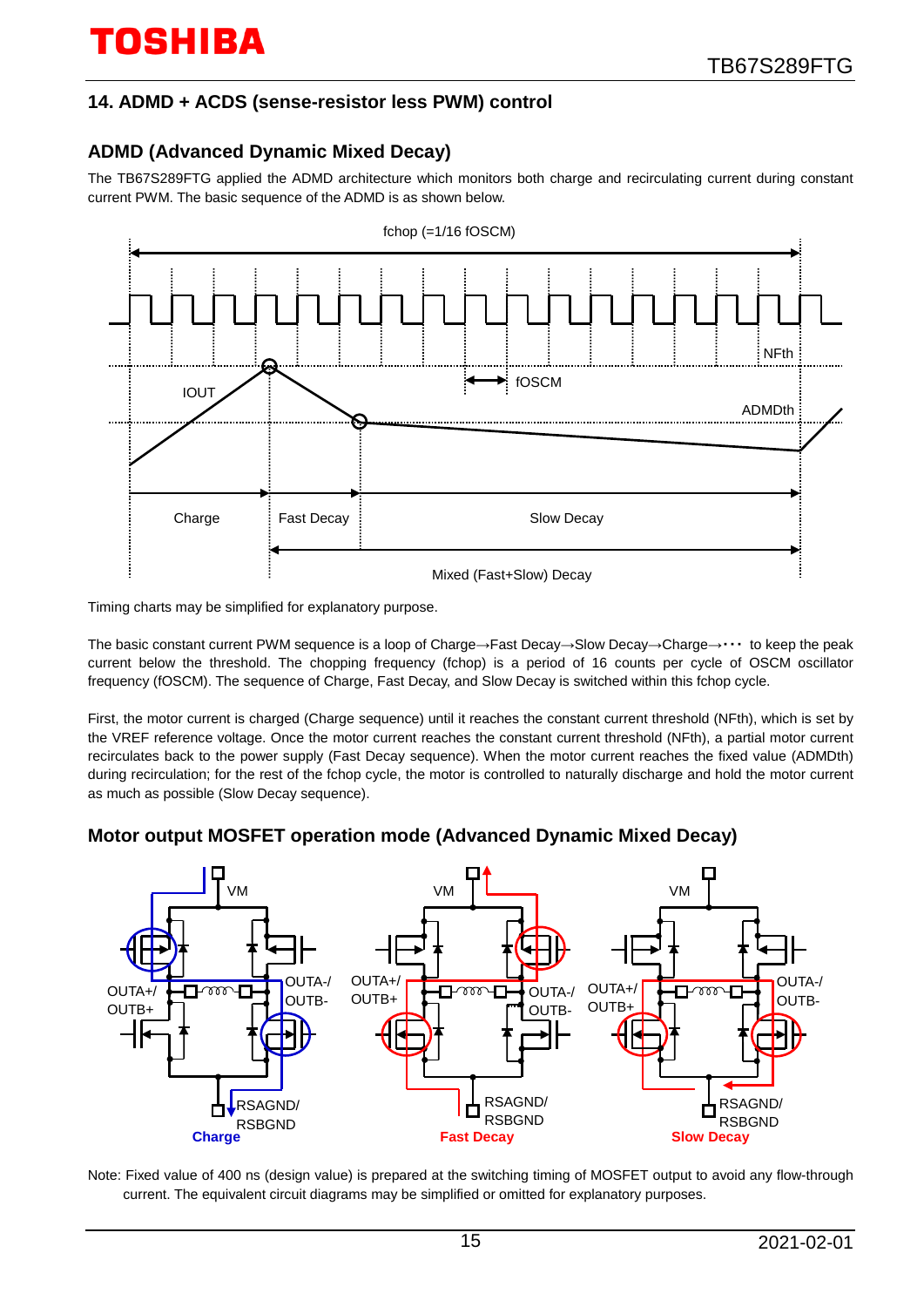## **Constant current threshold calculation**

The constant current PWM threshold can be set by applying voltage to the VREF pin.

#### IOUT=VREF × 0.833

Example: When Current Ratio is 100 % and VREF voltage is 2.0 V, the constant current PWM threshold is calculated from following formula.

 $IOUT = 2.0 \times 0.833 = 1.67$  A

#### **ADMD current waveform**

• **When the next current step/ratio is higher than the previous step**



• **When the Charge period continues beyond 1 fchop cycle**



Timing charts may be simplified for explanatory purpose.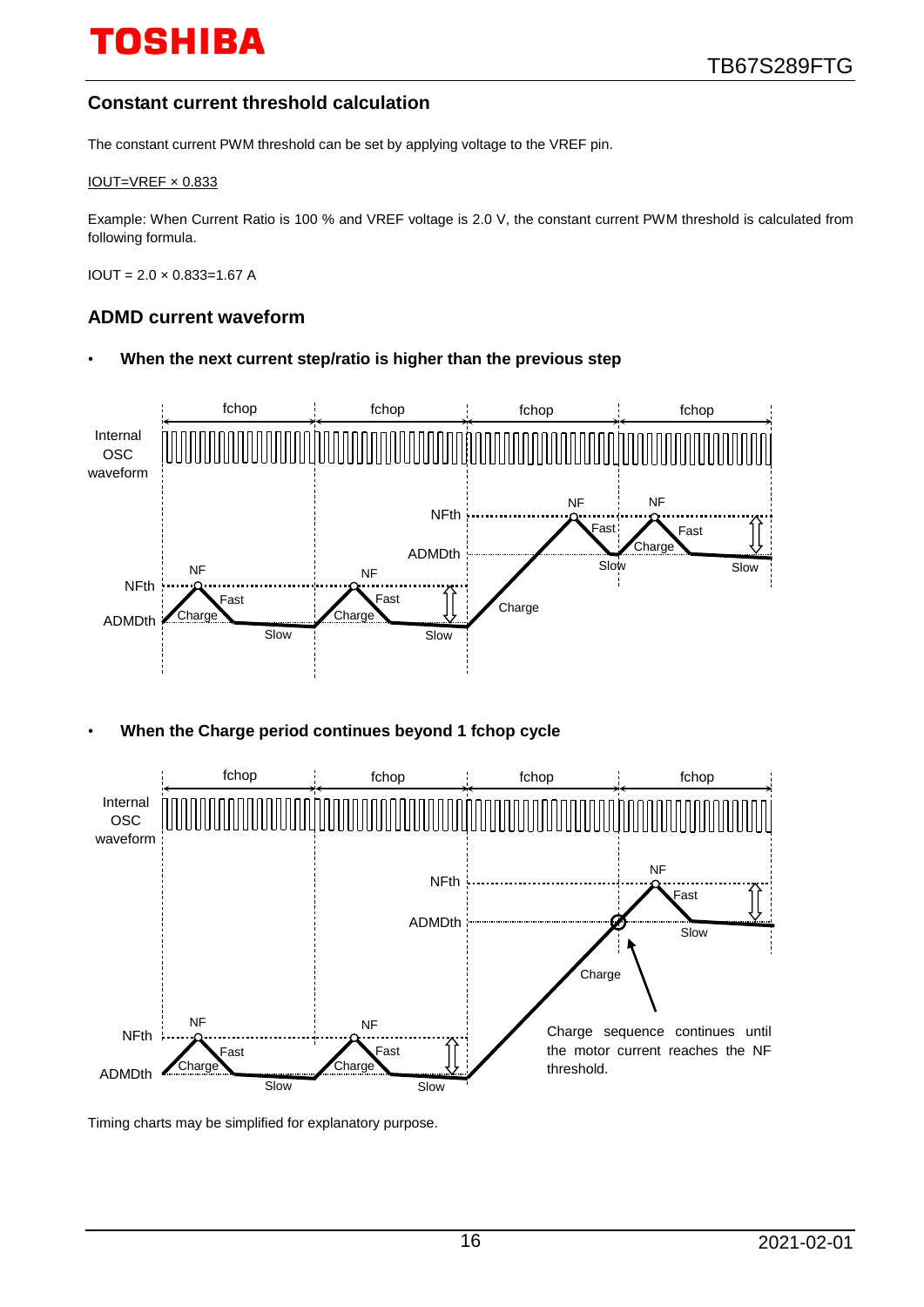• **When the next current step/ratio is lower than the previous step**



• **When the Fast period continues beyond 1 fchop cycle (Current does not reach ADMDth within 1 fchop cycle.)**



Timing charts may be simplified for explanatory purpose.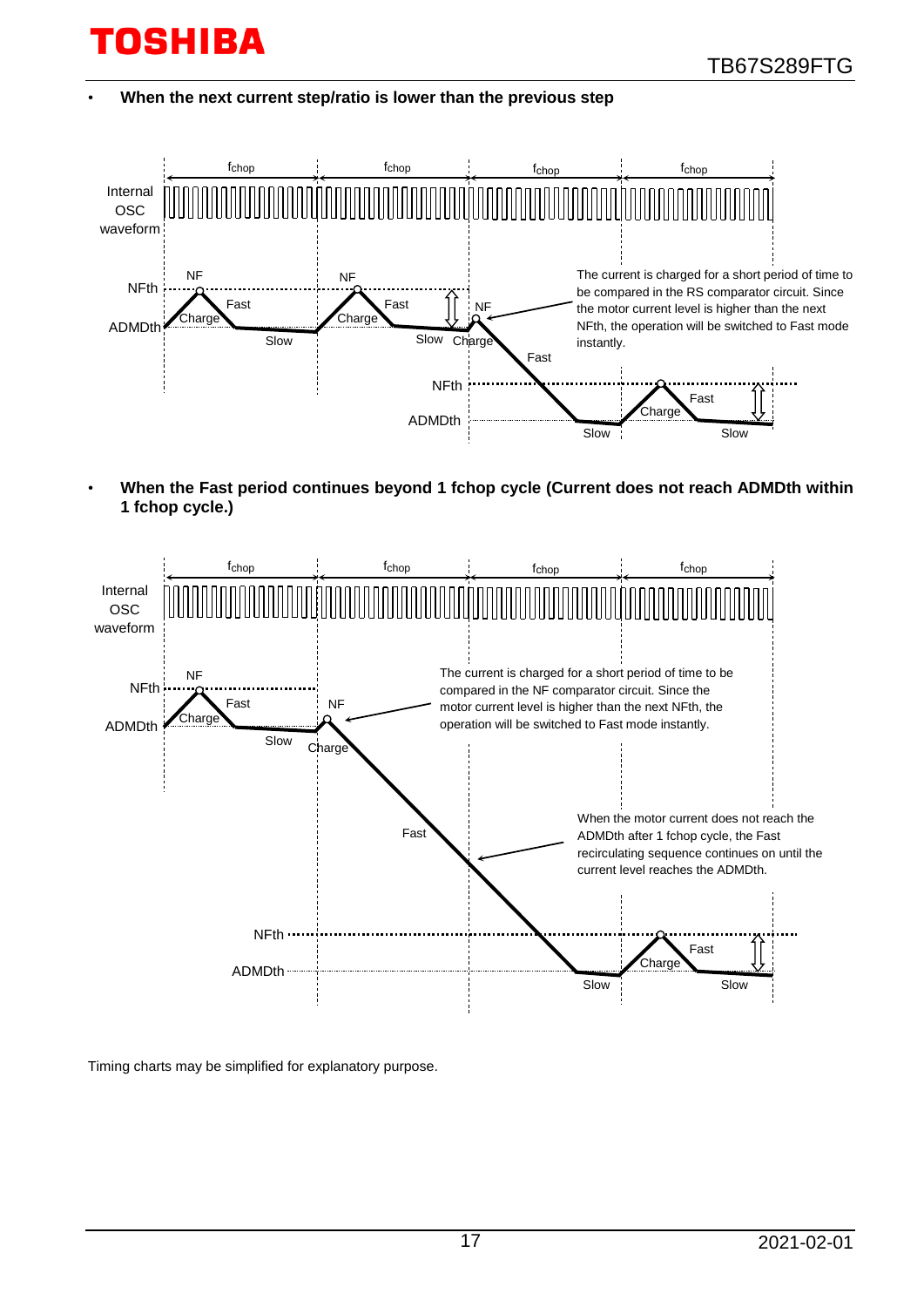#### **Constant current PWM blank/mask time**

The TB67S289FTG has multi filter time to reject incoming noise or spike (inrush) current, which is generated during motor operation, to avoid miss detection.



Timing charts may be simplified for explanatory purpose.

- (1) Digital NFblank (Filtering time to avoid spike current, which is generated before Charge): 1.25 μs (typ.)
- (2) Analog NFblank (Filtering time to avoid pulse noise for NFth): 0.35 μs (typ.)
- (3) Digital ADMDblank (Filtering time to avoid spike current, which is generated between Charge and Decay for ADMDth: 2.2 μs (typ.)
- (4) Analog ADMDblank (Filtering time to avoid pule noise for ADMDth): 0.35 μs (typ.)

Note: Above periods are design values. They are not guaranteed.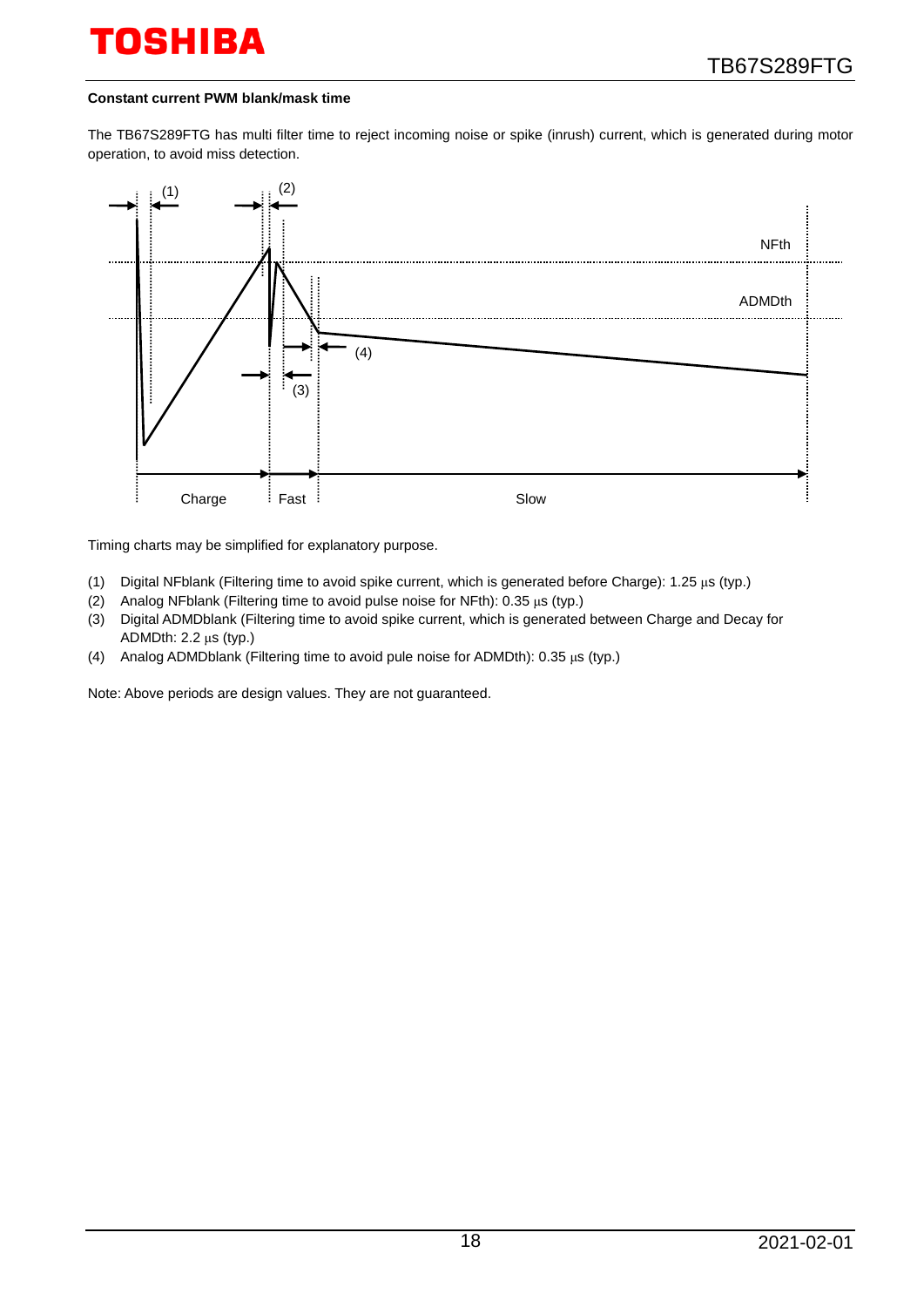

### **Absolute maximum ratings (Ta = 25°C)**

| Characteristics             | Symbol      | Rating      | Unit         | Remarks |
|-----------------------------|-------------|-------------|--------------|---------|
| Motor power supply          | VM.         | 50          | V            |         |
| Motor output voltage        | <b>VOUT</b> | 50          | $\vee$       |         |
| Motor output current        | <b>IOUT</b> | 3.0         | A            | (Note1) |
| Internal Logic power supply | <b>VCC</b>  | 6.0         | ٧            |         |
|                             | VIN(H)      | 6.0         | $\vee$       |         |
| Logic input voltage         | VIN(L)      | $-0.4$      | V            |         |
| MO output voltage           | <b>VMO</b>  | 6.0         | V            |         |
| LO output voltage           | <b>VLO</b>  | 6.0         | $\vee$       |         |
| <b>MO Inflow current</b>    | <b>IMO</b>  | 6.0         | mA           |         |
| LO Inflow current           | <b>ILO</b>  | 6.0         | mA           |         |
| Power dissipation           | <b>PD</b>   | 1.3         | W            | (Note2) |
| Operating temperature       | Topr        | $-20$ to 85 | °C           |         |
| Storage temperature         | Tstg        | -55 to 150  | °C           |         |
| Junction temperature        | Tj (max)    | 150         | $^{\circ}$ C |         |

Note1: For normal usage, the maximum current value should be determined by heat calculation.

The maximum output current may be further limited depending on ambient temperature and board conditions (heat conditions).

Note2: Device alone (Ta =25°C)

Ta: Ambient temperature

Topr: Ambient temperature while the IC is active

- Tj: Junction temperature while the IC is active. Tj (max) is limited by the thermal shutdown (TSD) threshold.
	- Please set the usage conditions so that the peak Tj is kept under 120°C for indication.

#### **Caution) Absolute maximum ratings**

The absolute maximum ratings of a semiconductor device are a set of ratings that must not be exceeded, even for a moment. Do not exceed any of these ratings. Exceeding the rating (s) may cause device breakdown, damage or deterioration, and may result in injury by explosion or combustion. The value of even one parameter of the absolute maximum ratings should not be exceeded under any circumstances. All voltage ratings, including supply voltages, must always be followed. Other notes and considerations described in the datasheet should also be referred to.

## **Operation ranges (Ta=-20 to 85°C)**

| Characteristics       | Symbol        | Min        | Typ. | Max        | Unit | Remarks         |
|-----------------------|---------------|------------|------|------------|------|-----------------|
| Motor power supply    | VM            | 10         | 24   | 47         | V    |                 |
| Motor output current  | <b>IOUT</b>   |            | 1.5  | 3.0        | A    | (Note1)         |
| MO output pin voltage | <b>VMO</b>    |            | 3.3  | <b>VCC</b> | V    | Pull-up voltage |
| LO output pin voltage | <b>VLO</b>    |            | 3.3  | <b>VCC</b> | V    | Pull-up voltage |
| Clock input frequency | <b>fCLK</b>   |            |      | 1000       | kHz  | (Note2)         |
| Chopping frequency    | Fchop (range) | 40         | 70   | 150        | kHz  |                 |
| VREF input voltage    | VREF          | <b>GND</b> | 2.0  | 3.6        | V    |                 |

Note1: The actual maximum current may be limited due to operating circumstances (operating conditions of step resolution, continuous operation time, etc. and thermal conditions of ambient temperature, PCB layout, etc.)

Note2: The actual maximum frequency may be limited due to operating circumstances (operating conditions of step resolution, continuous operation time, etc. and thermal conditions of ambient temperature, PCB layout, etc.)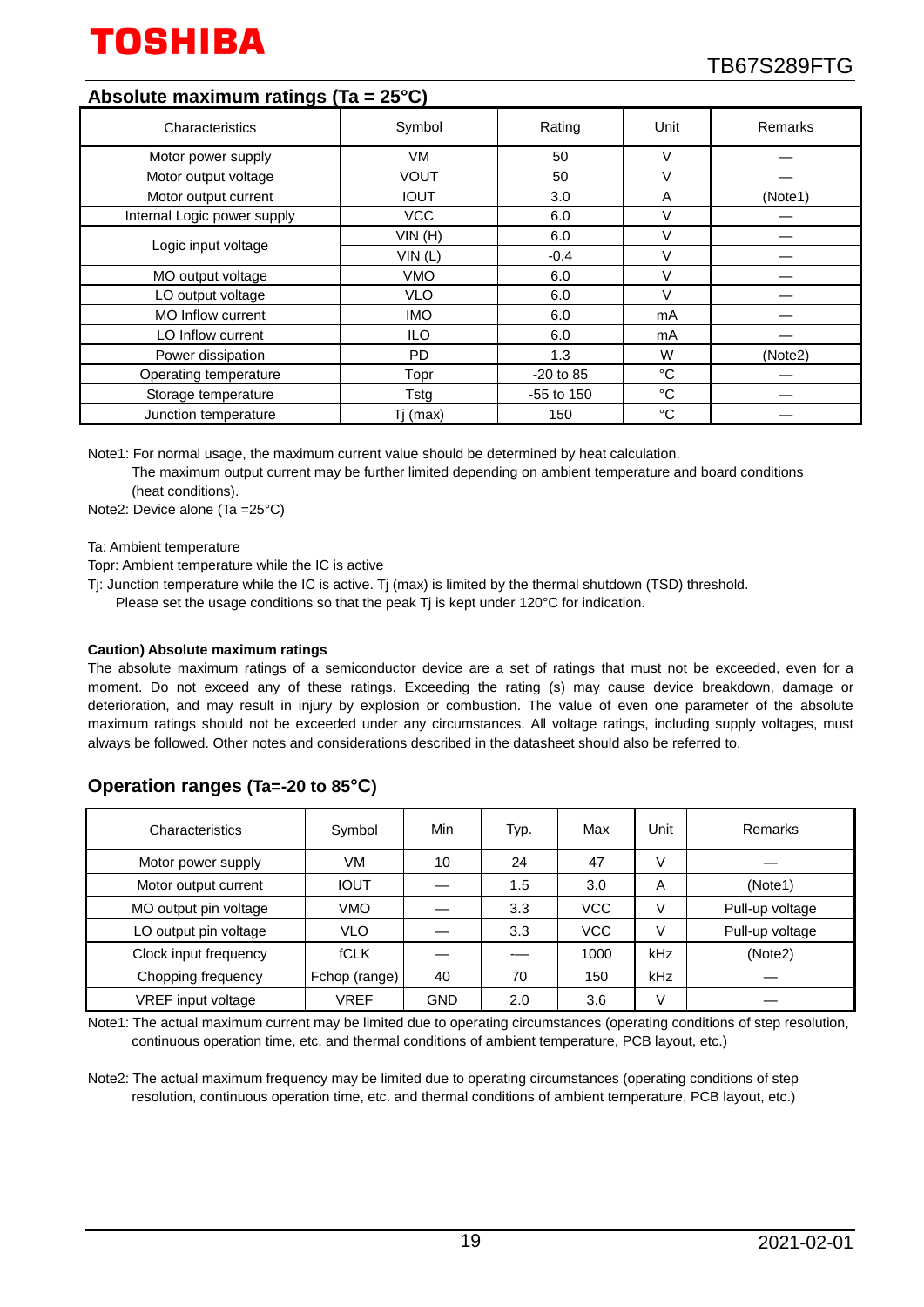

|                                                      |           |                             | Electrical characteristics 1 (Ta = 25°C and VM = 24 V, unless otherwise specified) |          |                          |                |          |
|------------------------------------------------------|-----------|-----------------------------|------------------------------------------------------------------------------------|----------|--------------------------|----------------|----------|
| Characteristics                                      |           | Symbol                      | <b>Test condition</b>                                                              | Min      | Typ.                     | Max            | Unit     |
| Logic input voltage 1                                |           | $VIN1$ (H)                  | High level                                                                         | 2.0      |                          | 5.5            | V        |
| (Except BOOST, CLIM1, and FLIM)                      |           | $VIN1$ (L)<br>Low level     |                                                                                    | $\Omega$ |                          | 0.8            | V        |
| Logic input hysteresis voltage                       |           | VIN (HYS)                   | Hysteresis voltage                                                                 | 0.1      | $\overline{\phantom{0}}$ | 0.3            | V        |
|                                                      |           | VCC short<br>VIN2(H)        |                                                                                    | 4.2      | $\overline{\phantom{0}}$ | <b>VCC</b>     | V        |
| Logic input voltage 2                                |           | VIN2 (PU)                   | VCC-100 k $\Omega$ pull-up                                                         | 2.8      | $\overline{\phantom{0}}$ | 3.55           | V        |
| (BOOST, CLIM1, and FLIM)                             |           | $VIN2$ (PD)                 | GND-100 k $\Omega$ pull-down                                                       | 1.45     | $\overline{\phantom{0}}$ | 2.2            | V        |
|                                                      |           | VIN2(L)                     | <b>GND short</b>                                                                   | 0        |                          | 0.8            | $\vee$   |
| Logic input current 1                                |           | $IIN1$ (H)                  | Input voltage=3.3 V                                                                |          | 33                       | —              | μA       |
| (Except BOOST, CLIM1, and FLIM)                      |           | $IIN1$ (L)                  | Input voltage=0 V                                                                  |          |                          | 1              | μA       |
| MO output pin voltage                                |           | VOL (MO)<br>IOL=5 mA LO=Low |                                                                                    |          | 0.2                      | 0.5            | $\vee$   |
| LO output pin voltage                                |           | VOL (LO)                    | IOL=5 mA LO=Low                                                                    |          | 0.2                      | 0.5            | $\vee$   |
|                                                      |           | IM <sub>1</sub>             | Standby mode                                                                       |          | 2                        |                | mA       |
| Current consumption                                  |           | IM <sub>2</sub>             | OUT: OPEN, ENABLE: Low,<br>Standby mode: Release                                   | 3        | 5                        | $\overline{7}$ | mA       |
|                                                      |           | IM <sub>3</sub>             | OUT: OPEN, ENABLE: High,<br>4<br>Standby mode: Release                             |          | 6                        | 8              | mA       |
| Output leakage current                               | High-side | <b>IOH</b>                  | VM=50 V, VOUT=0 V                                                                  |          |                          | $\mathbf{1}$   | μA       |
|                                                      | Low-side  | <b>IOL</b>                  | VM=VOUT=50 V                                                                       | 1        |                          |                | μA       |
| Motor current channel differential                   |           | ΔΙΟUT1                      | Current differential between<br>channels                                           | $-5$     | $\Omega$                 | 5              | $\%$     |
| Motor current setting differential                   |           | ΔIOUT2                      | $IOUT=1.5 A$                                                                       | $-5$     | $\Omega$                 | 5              | $\%$     |
| Motor output ON-resistance<br>(High-side + Low-side) |           | Ron (H+L)                   | Ti=25°C, Forward direction<br>(High + Low side)                                    |          | 0.4                      | 0.5            | $\Omega$ |

Note: VIN (H) is defined as the VIN voltage that causes the outputs (OUTA+, OUTA-, OUTB+ and OUTB-) to change when a pin under test is gradually raised from 0 V. VIN (L) is defined as the VIN voltage that causes the outputs (OUTA+, OUTA-, OUTB+ and OUTB-) to change when the pin is then gradually lowered. The difference between VIN (H) and VIN (L) is defined as the VIN (HYS).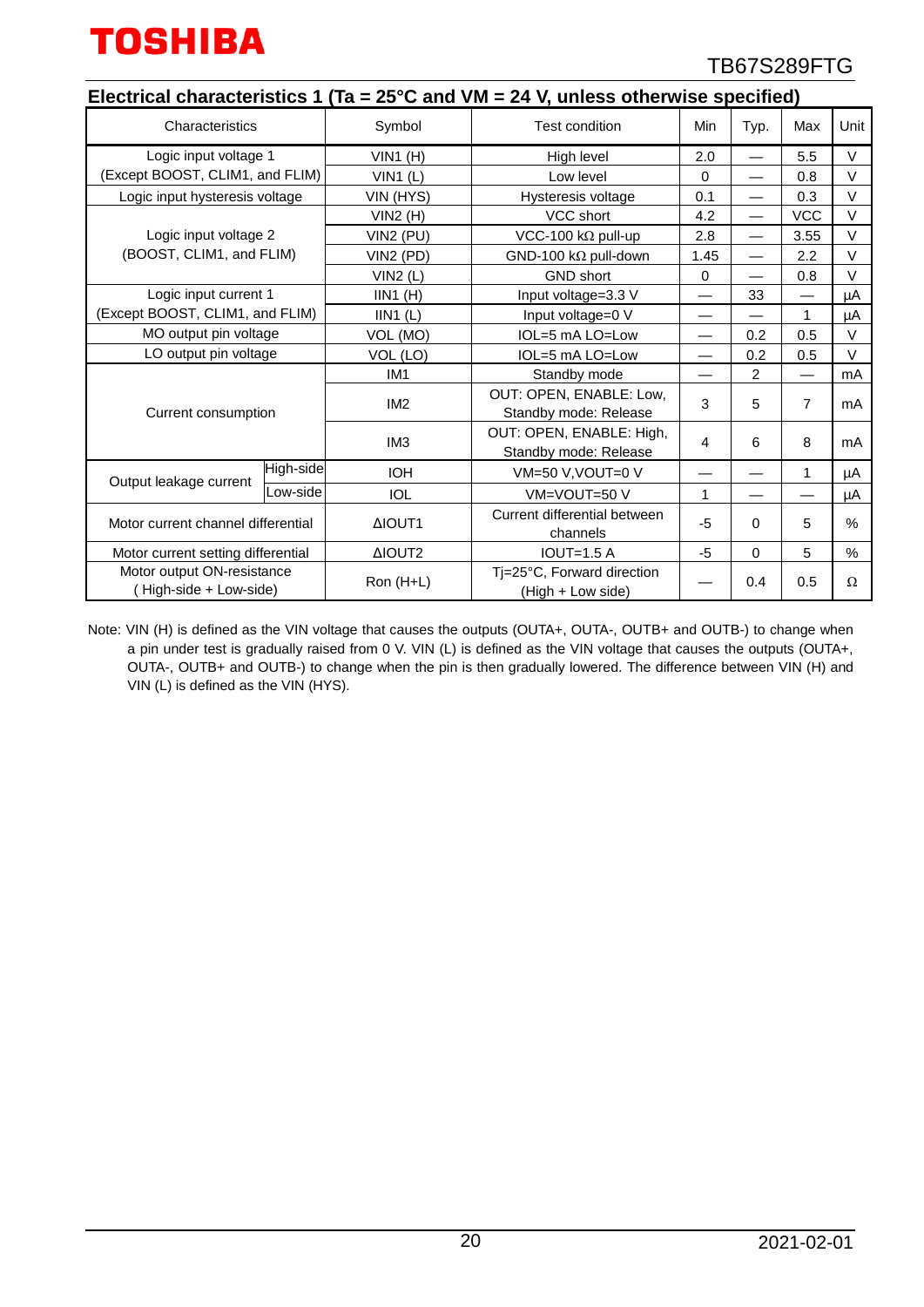| Characteristics                                  | Symbol      | Test condition | Min  | Typ.  | Max  | Unit        |
|--------------------------------------------------|-------------|----------------|------|-------|------|-------------|
| <b>VREF</b> input current                        | <b>IREF</b> | $VREF=2.0 V$   |      | 0     |      | μA          |
| VCC voltage                                      | <b>VCC</b>  | $ICC = 5.0$ mA | 4.75 | 5.0   | 5.25 | V           |
| <b>VCC</b> current                               | <b>ICC</b>  | $VCC=5.0 V$    |      | 2.5   | 5.0  | mA          |
| VREF gain                                        | VREF (gain) | $VREF=2.0 V$   |      | 0.833 |      | A/V         |
| Thermal shutdown (TSD) threshold (Note1)         | $T_i$ TSD   |                | 145  | 160   | 175  | $^{\circ}C$ |
|                                                  | VMPOR (H)   | POR release    | 6.5  | 7.5   | 8.5  | V           |
| VM power-on-reset threshold                      | VMPOR (L)   | POR detect     | 6.0  | 7.0   | 8.0  | V           |
| Over current detection (ISD) threshold<br>(Not2) | ISD         |                | 3.3  | 4.3   | 5.5  | A           |

#### **Electrical characteristics 2 (Ta = 25°C and VM = 24 V, unless otherwise specified)**

#### **Note 1: Thermal shutdown (TSD)**

When the IC detects an over temperature, the internal circuit turns off the output MOSFETs. It has a dead band time to avoid TSD misdetection, which may be triggered by external noise. Reassert the VM power supply or use the standby mode by DMODE terminal to release this function. The TSD is triggered when the device is over heated irregularly. Make sure not to use the TSD function aggressively.

#### **Note 2: Over current detection (ISD)**

When the IC detects an over current, the internal circuits turns off the output MOSFETs. It has a dead band time to avoid ISD misdetection, which may be triggered by external noise. Reassert the VM power supply or use the standby mode by DMODE terminal to release this function. The ISD is triggered when the motor current is over rated irregularly. Make sure not to use the ISD function aggressively.

#### **Back-EMF**

While a motor is rotating, there is a timing at which power is fed back to the power supply. At that timing, the motor current recirculates back to the power supply due to the effect of the motor back-EMF.

If the power supply does not have enough sink capability, the power supply and output pins of the device might rise above the rated voltages. The magnitude of the motor back-EMF varies with usage conditions and motor characteristics. It must be fully verified that there is no risk that the TB67S289FTG or other components will be damaged or fail due to the motor back-EMF.

#### **Cautions on Overcurrent Shutdown (ISD) and Thermal Shutdown (TSD)**

The ISD and TSD circuits are only intended to provide temporary protection against irregular conditions such as an output short-circuit; they do not necessarily guarantee the complete IC safety.

If the device is used beyond the specified operating ranges, these circuits may not operate properly: then the device may be damaged due to an output short-circuit.

The ISD circuit is only intended to provide a temporary protection against an output short-circuit. If such a condition persists for a long time, the device may be damaged due to overstress. Overcurrent conditions must be removed immediately by external hardware.

#### **IC Mounting**

Do not insert devices incorrectly or in the wrong orientation. Otherwise, it may cause breakdown, damage and/or deterioration of the device.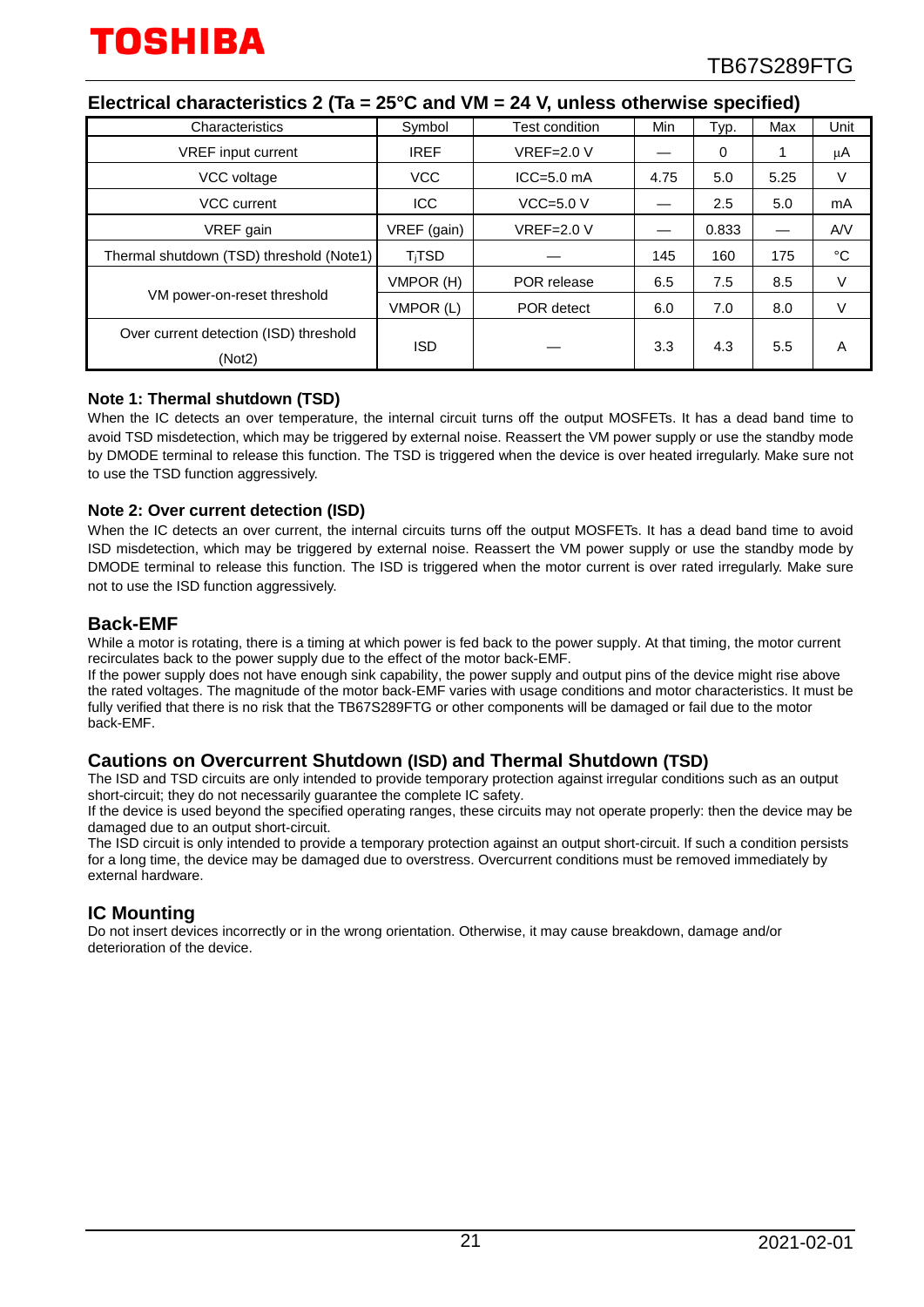## **AC electrical characteristics (Ta = 25°C and VM = 24 V, unless otherwise specified)**

| Characteristics                           | Symbol     | Test condition                   | Min   | Typ. | Max   | Unit       |
|-------------------------------------------|------------|----------------------------------|-------|------|-------|------------|
| Minimum CLK 'High' pulse width            | tCLK(H)    | CLK (H) minimum pulse width      | 500   |      |       | ns         |
| Minimum CLK 'Low' pulse width             | tCLK(L)    | CLK (L) minimum pulse width      | 500   |      |       | ns         |
| Output MOSFET switching<br>specifications | tr         |                                  | 30    | 80   | 130   | ns         |
|                                           | tf         |                                  | 40    | 90   | 140   | ns         |
|                                           | tpLH (CLK) | CLK to OUT                       |       | 1000 |       | ns         |
|                                           | tpHL (CLK) | CLK to OUT                       |       | 1500 |       | ns         |
| OSCM oscillator accuracy                  | ∆fOSCM1    | COSC=270 pF, ROSC=5.1 k $\Omega$ | $-15$ |      | $+15$ | %          |
|                                           | ∆fOSCM2    | COSC: GND short,                 | $-20$ |      | $+20$ | $\%$       |
|                                           |            | ROSC: Open                       |       |      |       |            |
| PWM chopping frequency                    | fchop1     | COSC=270 pF, ROSC=5.1 k $\Omega$ |       | 67   |       | kHz        |
|                                           | fchop2     | COSC: GND short,                 |       | 57   |       | <b>kHz</b> |
|                                           |            | ROSC: Open                       |       |      |       |            |

## **AC characteristics timing chart**



The timing chart may be simplified for explanatory purpose.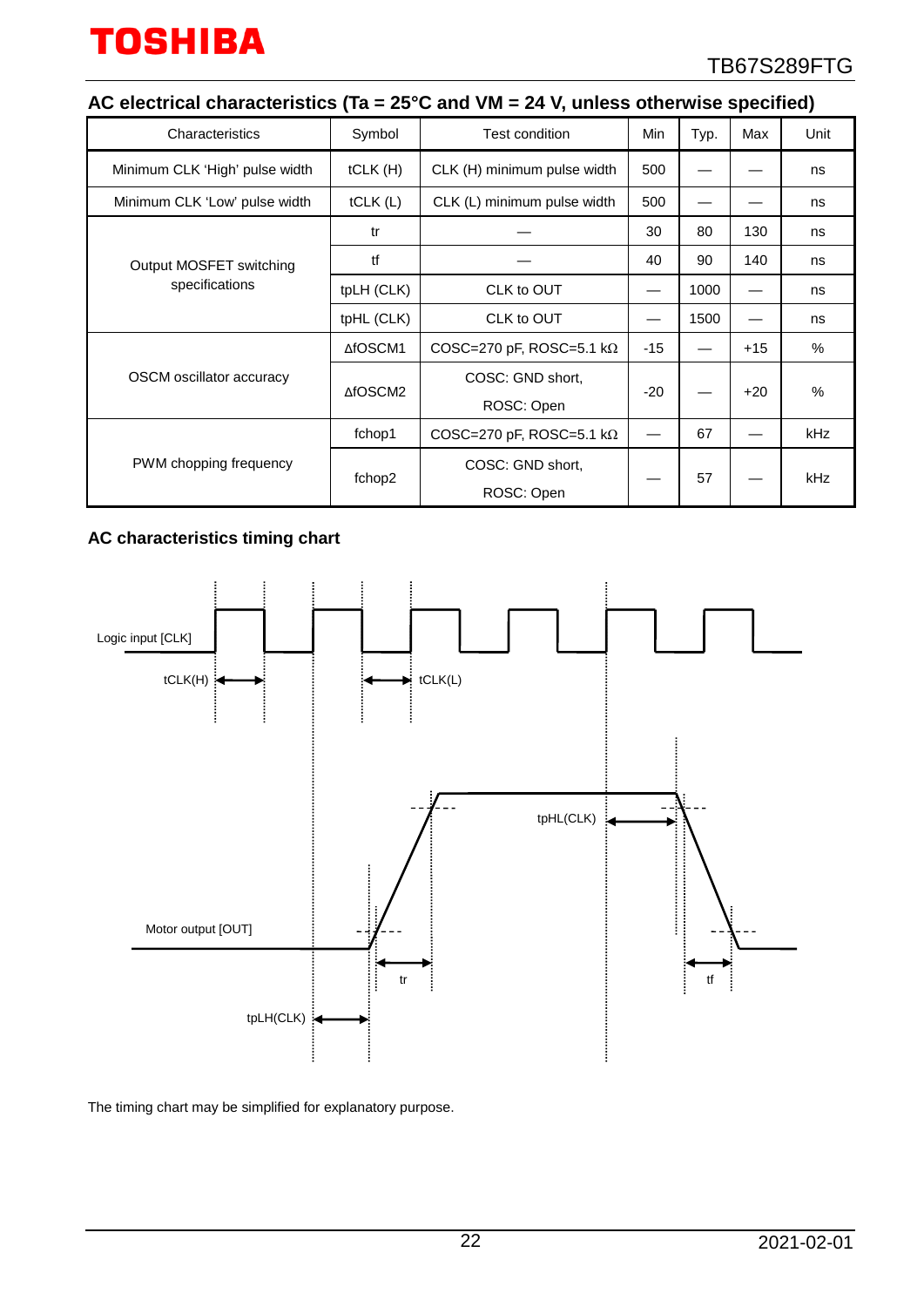## **Application circuit example**



The application circuit shown in this document is provided for reference purposes only. The data for mass production are not guaranteed.

| Constant numbers of components (for reference only) |
|-----------------------------------------------------|
|-----------------------------------------------------|

| Symbol           | <b>Component</b>       | Reference constant number                                      |
|------------------|------------------------|----------------------------------------------------------------|
| CVM <sub>1</sub> | Electrolytic capacitor | 100 µF (CVM1 $\geq$ 10 µF)                                     |
| CVM <sub>2</sub> | Ceramic capacitor      | $(0.1 \mu F)$                                                  |
| RVF1, RVF2       | Resistor               | Arbitrary (10 k $\Omega \leq RVF1 + RVF2 \leq 50$ k $\Omega$ ) |
| <b>CVCC</b>      | Ceramic capacitor      | $0.1 \mu F$                                                    |
| <b>ROSC</b>      | Resistor               | 5.1 k $\Omega$ (1.8 k $\Omega$ to 8.2 k $\Omega$ )             |
| COSC             | Ceramic capacitor      | 270 pF                                                         |
| <b>RMO</b>       | Resistor               | 10 k $\Omega$ (10 k $\Omega$ to 100 k $\Omega$ )               |
| RLO1, RLO2       | Resistor               | 10 k $\Omega$ (10 k $\Omega$ to 100 k $\Omega$ )               |

Constant numbers in above table are for reference only. Some components outside of the recommendation range can be adopted depending on the usage conditions.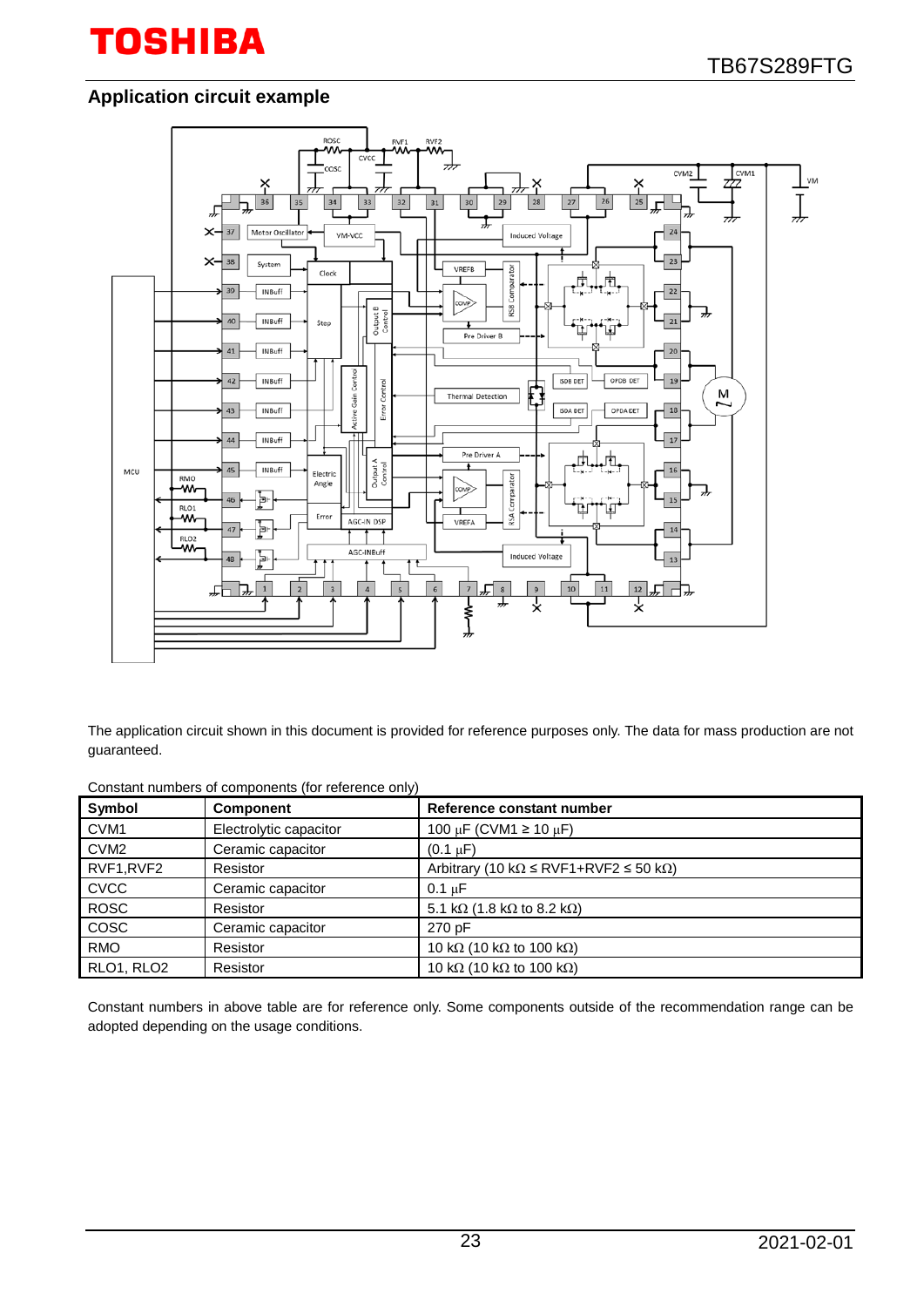**Package dimensions (Unit: mm)**

## **P-VQFN48-0707-0.50-004**



Weight 0.14 g (typ.)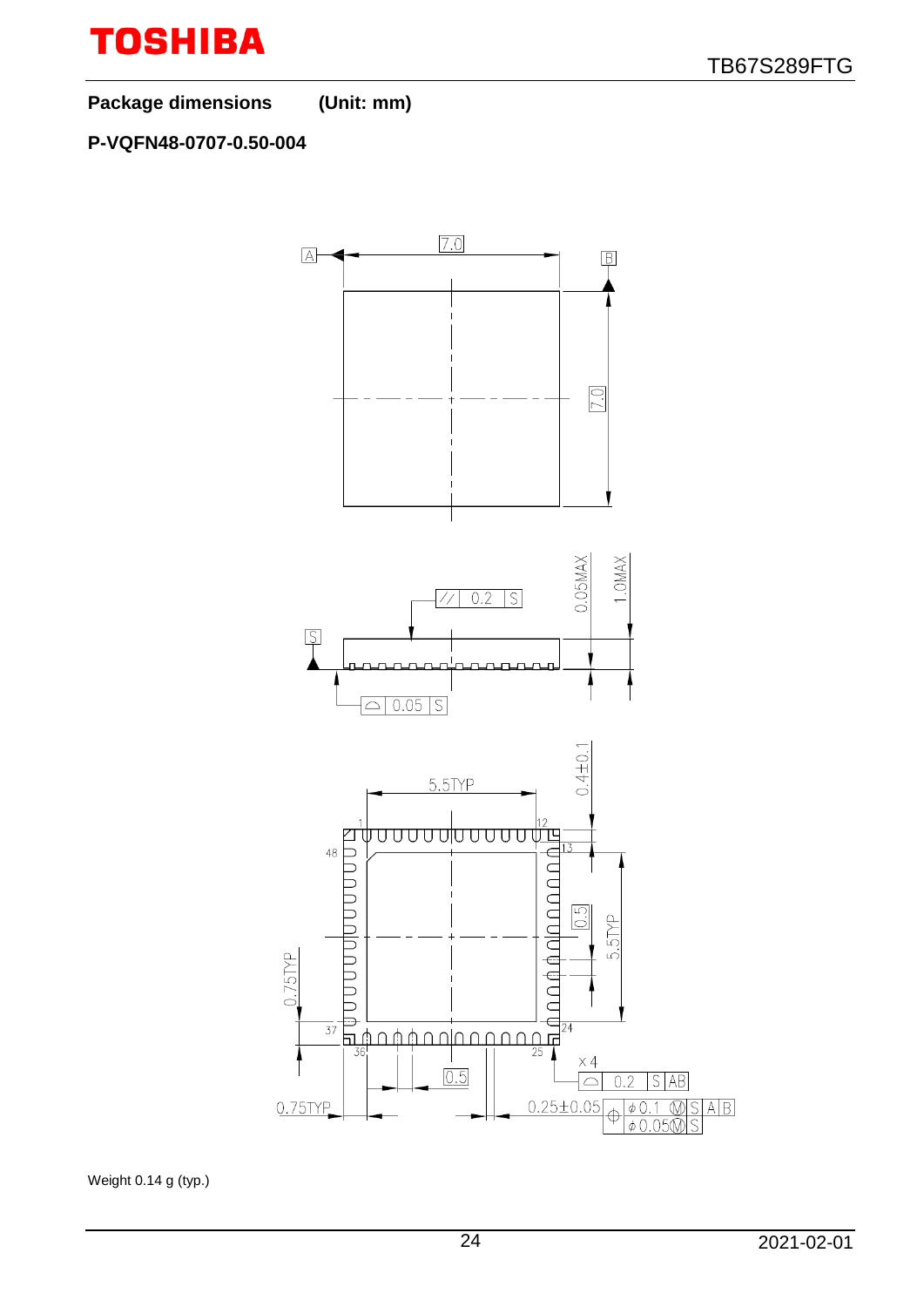## **Notes on Contents**

#### **1. Block Diagrams**

Some of the functional blocks, circuits, or constants in the block diagram may be omitted or simplified for explanatory purposes.

#### **2. Equivalent Circuits**

The equivalent circuit diagrams may be simplified or some parts of them may be omitted for explanatory purposes.

#### **3. Timing Charts**

Timing charts may be simplified for explanatory purposes.

#### **4. Application Circuits**

The application circuits shown in this document are provided for reference purposes only. Thorough evaluation is required, especially at the mass production design stage.

Any license to any industrial property rights are not granted by providing these examples of application circuits.

#### **IC Usage Considerations Notes on handling of ICs**

- [1] The absolute maximum ratings of a semiconductor device are a set of ratings that must not be exceeded, even for a moment. Do not exceed any of these ratings. Exceeding the rating(s) may cause the device breakdown, damage or deterioration, and may result injury by explosion or combustion.
- [2] Use an appropriate power supply fuse to ensure that a large current does not continuously flow in case of over current and/or IC failure. The IC will fully break down when used under conditions that exceed its absolute maximum ratings, when the wiring is routed improperly or when an abnormal pulse noise occurs from the wiring or load, causing a large current to continuously flow and the breakdown can lead smoke or ignition. To minimize the effects of the flow of a large current in case of breakdown, appropriate settings, such as fuse capacity, fusing time and insertion circuit location, are required.
- [3] If your design includes an inductive load such as a motor coil, incorporate a protection circuit into the design to prevent device malfunction or breakdown caused by the current resulting from the inrush current at power ON or the negative current resulting from the back electromotive force at power OFF. IC breakdown may cause injury, smoke or ignition. Use a stable power supply with ICs with built-in protection functions. If the power supply is unstable, the protection function may not operate, causing IC breakdown. IC breakdown may cause injury, smoke or ignition.
- [4] Do not insert devices in the wrong orientation or incorrectly. Make sure that the positive and negative terminals of power supplies are connected properly. Otherwise, the current or power consumption may exceed the absolute maximum rating, and exceeding the rating(s) may cause the device breakdown, damage or deterioration, and may result injury by explosion or combustion. In addition, do not use any device that is applied the current with inserting in the wrong orientation or incorrectly even just one time.
- [5] Carefully select external components (such as inputs and negative feedback capacitors) and load components (such as speakers), for example, power amp and regulator. If there is a large amount of leakage current such as input or negative feedback condenser, the IC output DC voltage will increase. If this output voltage is connected to a speaker with low input withstand voltage, overcurrent or IC failure can cause smoke or ignition. (The over current can cause smoke or ignition from the IC itself.) In particular, please pay attention when using a Bridge Tied Load (BTL) connection type IC that inputs output DC voltage to a speaker directly.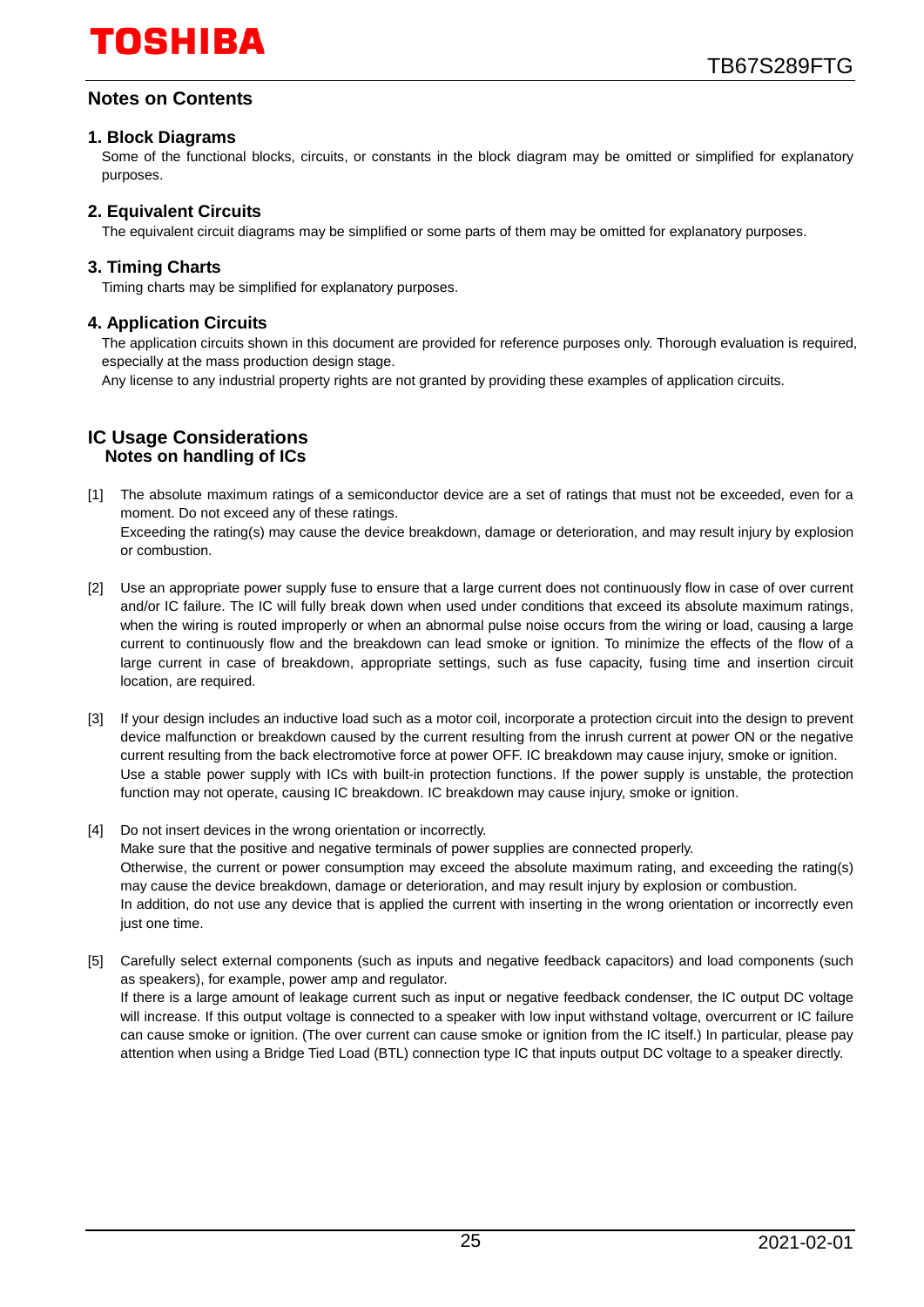#### **Points to remember on handling of ICs**

#### (1) Over current Protection Circuit

Over current protection circuits (referred to as current limiter circuits) do not necessarily protect ICs under all circumstances. If the over current protection circuits operate against the over current, clear the over current status immediately.

Depending on the method of use and usage conditions, such as exceeding absolute maximum ratings can cause the over current protection circuit to not operate properly or IC breakdown before operation. In addition, depending on the method of use and usage conditions, if over current continues to flow for a long time after operation, the IC may generate heat resulting in breakdown.

(2) Thermal Shutdown Circuit

Thermal shutdown circuits do not necessarily protect ICs under all circumstances. If the thermal shutdown circuits operate against the over temperature, clear the heat generation status immediately.

Depending on the method of use and usage conditions, such as exceeding absolute maximum ratings can cause the thermal shutdown circuit to not operate properly or IC breakdown before operation.

#### (3) Heat Radiation Design

In using an IC with large current flow such as power amp, regulator or driver, please design the device so that heat is appropriately radiated, not to exceed the specified junction temperature (Ti) at any time and condition. These ICs generate heat even during normal use. An inadequate IC heat radiation design can lead to decrease in IC life, deterioration of IC characteristics or IC breakdown. In addition, please design the device taking into considerate the effect of IC heat radiation with peripheral components.

#### (4) Back-EMF

When a motor reverses the rotation direction, stops or slows down abruptly, a current flow back to the motor's power supply due to the effect of back-EMF. If the current sink capability of the power supply is small, the device's motor power supply and output pins might be exposed to conditions beyond absolute maximum ratings. To avoid this problem, take the effect of back-EMF into consideration in system design.